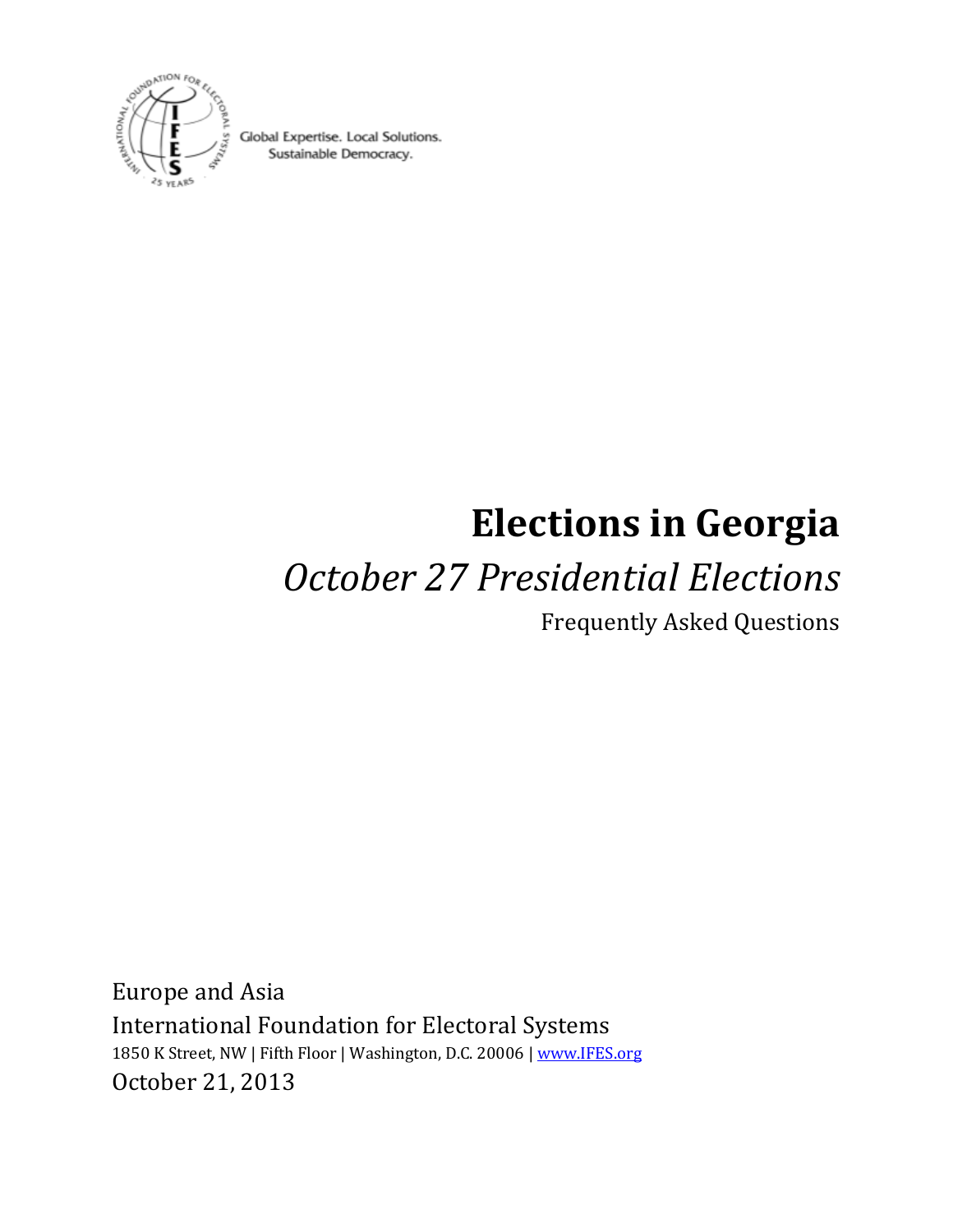## **Frequently Asked Questions**

| What is the difference between "qualified" and "non-qualified" candidates? How will this affect the |
|-----------------------------------------------------------------------------------------------------|
|                                                                                                     |
|                                                                                                     |
|                                                                                                     |
|                                                                                                     |
|                                                                                                     |
|                                                                                                     |
|                                                                                                     |
|                                                                                                     |
|                                                                                                     |
|                                                                                                     |
|                                                                                                     |
|                                                                                                     |
|                                                                                                     |
|                                                                                                     |
|                                                                                                     |
|                                                                                                     |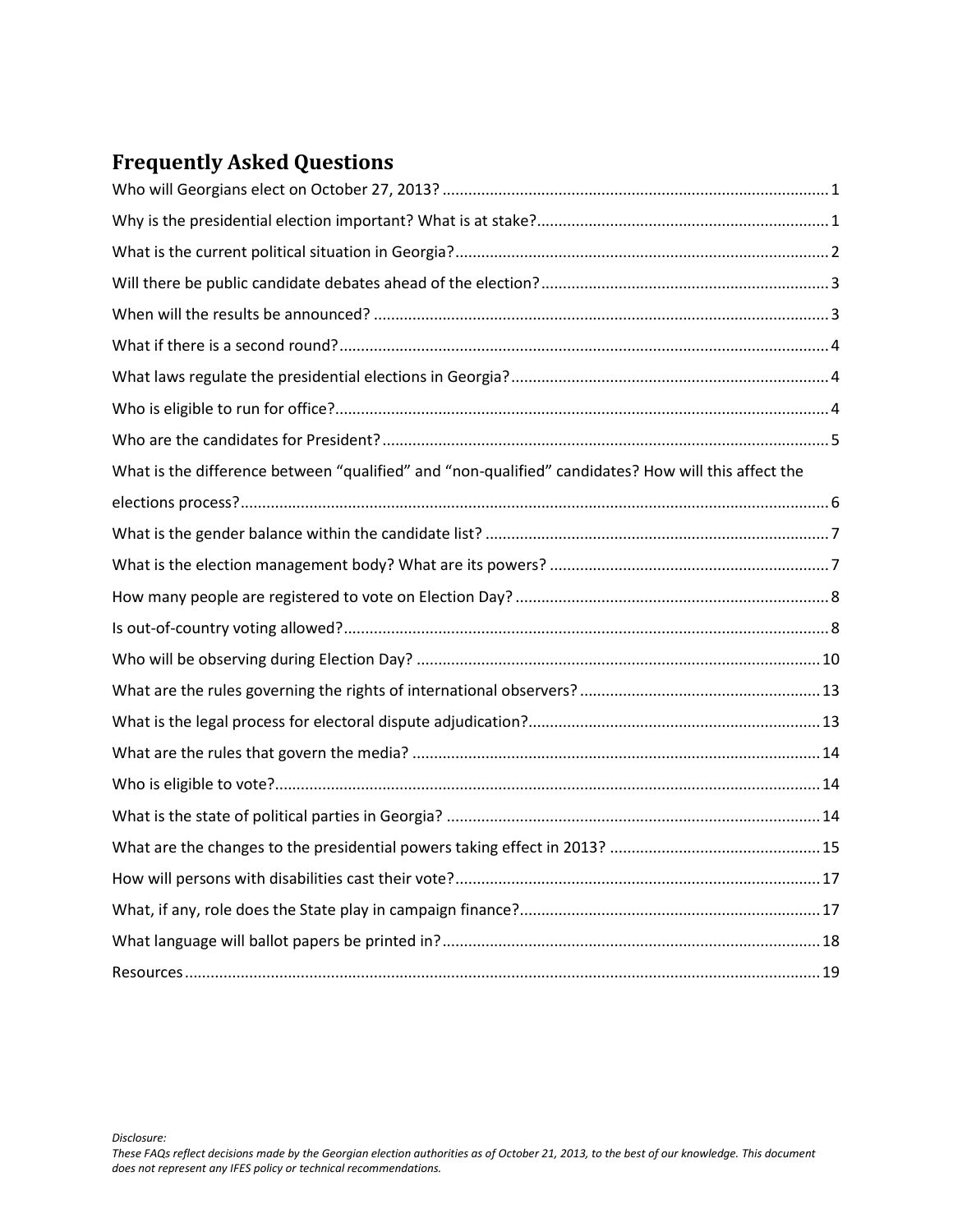#### <span id="page-2-0"></span>**Who will Georgians elect on October 27, 2013?**

Georgians will cast their ballots to elect the next President of Georgia. The President is the head of State and serves a maximum of two, five-year terms. This will be the sixth presidential election in Georgia since the country's independence from the Soviet Union in 1991. The last presidential election, in January 2008, resulted in the re-election of Mikheil Saakashvili for his second and final five-year term.

The President will be elected by absolute majority, and must secure over 50 percent of all valid votes cast on Election Day. The results of the first round will be announced no later than November 21, 2013. In the event that no candidate receives the required amount of votes (more than 50 percent), a run-off election between the two candidates who received the highest percentage of votes will take place no later than December 6, 2013.

#### <span id="page-2-1"></span>**Why is the presidential election important? What is at stake?**

This election is another significant step toward the normalization of inclusive, competitive politics in a country that saw its first peaceful political transition through the ballot box one year ago during the October 2012 parliamentary elections.

Further, this election is a contrast between party politics and candidate personalities as the dominant force driving voter support. In the past, personality and political presence played an important role when electing a president in Georgia. However, the Georgian Dream (GD) coalition suggests that their brand remains popular with potential voters (50 percent of respondents report Georgian Dream is "closest" to them, over four times higher than any other party or coalition).<sup>1</sup> At the same time, the strong familiarity with the current United National Movement (UNM) candidate from his days as majority speaker of parliament, as well as his favorable rating (49 percent of survey respondents report that they "like" UNM presidential candidate David Bakradze as of September 2013),<sup>2</sup> suggest personal appeal and individual experience may play a decisive role in the campaign.

While public confidence in the conduct of the presidential election is up 77 percent (compared to 60 percent ahead of the 2012 parliamentary election), Georgia is awash with speculation and uncertainty over the post-election environment.<sup>3</sup> Although the country is moving toward a semi-parliamentary system, the newly-elected President will retain significant internal and external powers and political leverages. Therefore, the prospect of an opposition candidate retaining the role of President will have a significant impact on Georgia's political landscape. Moreover, Prime Minister Bidzina Ivanishvili, who led the GD coalition's ascension to power in 2012, has indicated his intention to step down after the presidential election to support civil society and to wean Georgia off of its "messiah complex."<sup>4</sup>

 $\overline{a}$ 

<sup>&</sup>lt;sup>1</sup> <http://www.ndi.org/files/Georgia-Sept2013-Political-Survey-Report-ENG.pdf>

<sup>&</sup>lt;sup>2</sup> <http://www.ndi.org/files/Georgia-Sept2013-Political-Survey-Report-ENG.pdf>

<sup>&</sup>lt;sup>3</sup> [http://www.ndi.org/files/NDI-Georgia-September-2013-survey-Issues\\_ENG\\_vf.pdf](http://www.ndi.org/files/NDI-Georgia-September-2013-survey-Issues_ENG_vf.pdf)

<sup>4</sup> <http://www.chathamhouse.org/publications/twt/archive/view/194561>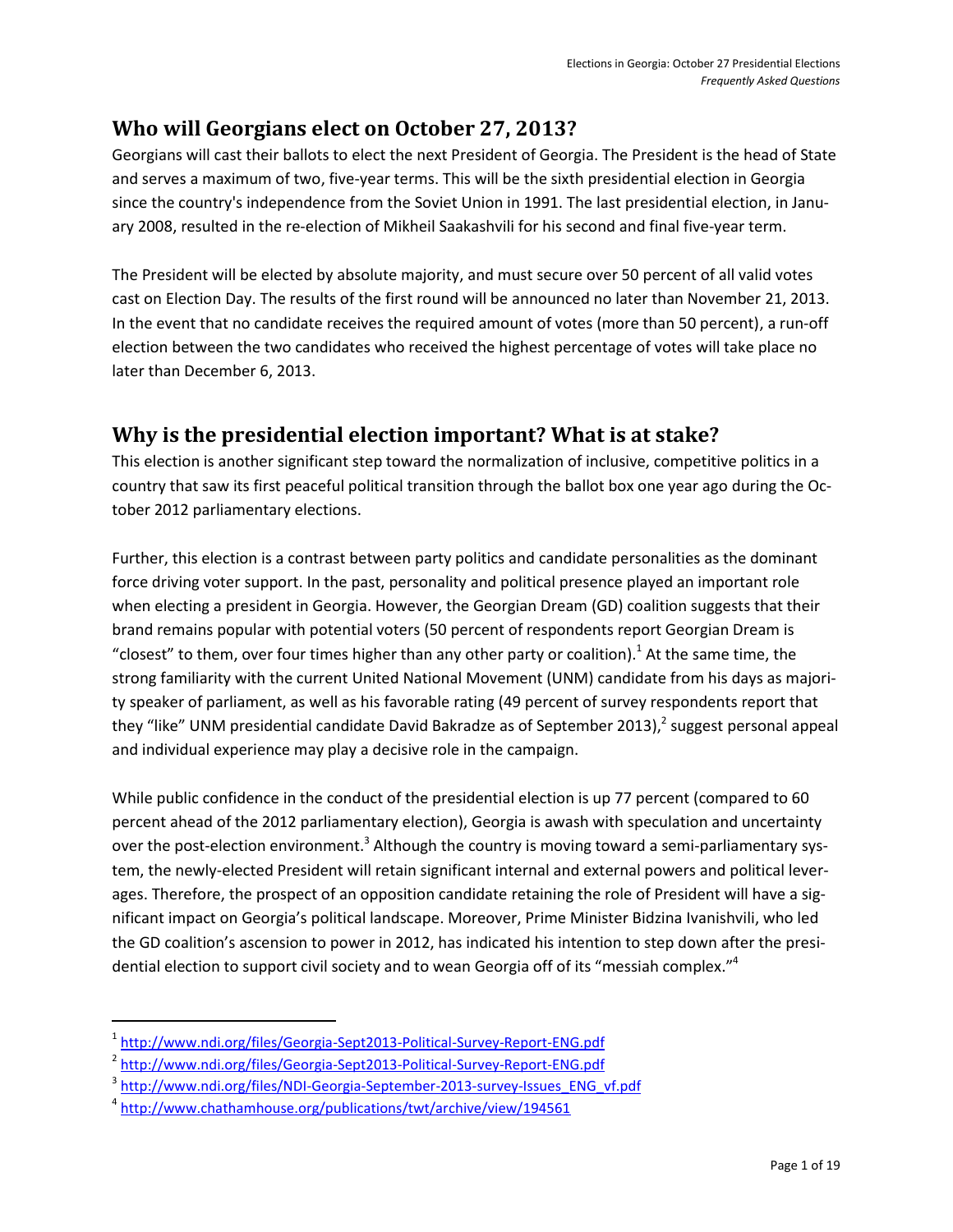Nonetheless, Ivanishvili has been explicit that a vote for GD candidate Giorgi Margvelashvili is a vote for him; thus, the election may serve as a public vote of confidence for the Prime Minister and his government. The GD coalition currently has 86 seats in the 150-seat parliament, and the UNM has 52. Thirteen deputies elected from the UNM have since quit that faction, and the election outcome will be crucial in determining whether or not the UNM, which has dominated the political landscape for the past decade, will continue as an influential political force.<sup>5</sup>

#### <span id="page-3-0"></span>**What is the current political situation in Georgia?**

The past year has seen a reversal in the Georgian political dynamic, with the Georgian Dream (GD) coalition triumphing in the October 2012 parliamentary elections. Gains were fortified in the April 2013 byelections at the expense of the formerly-ruling United National Movement (UNM). While the UNM's fortunes took a step back and recriminations and alleged retribution against the former ruling party were numerous in the aftermath of the parliamentary vote, the polarization of the Georgian political spectrum continued to widen. This created what some see as an increasingly under-served political "middle class" dissatisfied with both of the main political groups.<sup>6</sup> The perception of Georgian politics as zerosum has possibly opened the door to other political groups unaffiliated with either side to restore balance to the political discussions, although the fate of such groups is cloudy heading into the final days of the presidential campaign.

Other candidates are garnering significant attention during the campaign, likening the GD coalition to the former ruling party, and criticizing the pace of the reconciliation process with the Russian Federation. While the reintegration of Georgia's breakaway regions back into the country has long been a stated goal of the former and current ruling party, both of the main political groups have been criticized for the pace of negotiations with Russia. Simultaneously, economic concerns, including employment, dominate the list of domestic issues and challenges important to Georgian voters.

The campaign has seen civil discourse between the major candidates and their supporters. There is also noticeable progress in the media. Monitoring groups have stated that coverage is politically-balanced on most TV channels. Some outlets are perceived as being pro-government or pro-opposition in their reporting, but coverage has been balanced overall.

On September 23, 2013, the Central Election Commission (CEC) of Georgia finished the candidate registration process, registering 23 candidates. Overall, the CEC received 54 applications from parties and initiative groups; 31 were rejected on various legal grounds. This included the former Foreign Minister of Georgia Salome Zourabichvili, whose appeal was rejected by the Tbilisi Court of Appeals. As of October 18, 2013, 57 local and 55 international observer organizations (IFES included), along with 92 media or-

<sup>&</sup>lt;sup>5</sup> <http://www.rferl.org/content/georgia-presidential-election/25052676.html>

<sup>&</sup>lt;sup>6</sup> http://cec.ge/index.php?lang\_id=ENG&sec\_id=233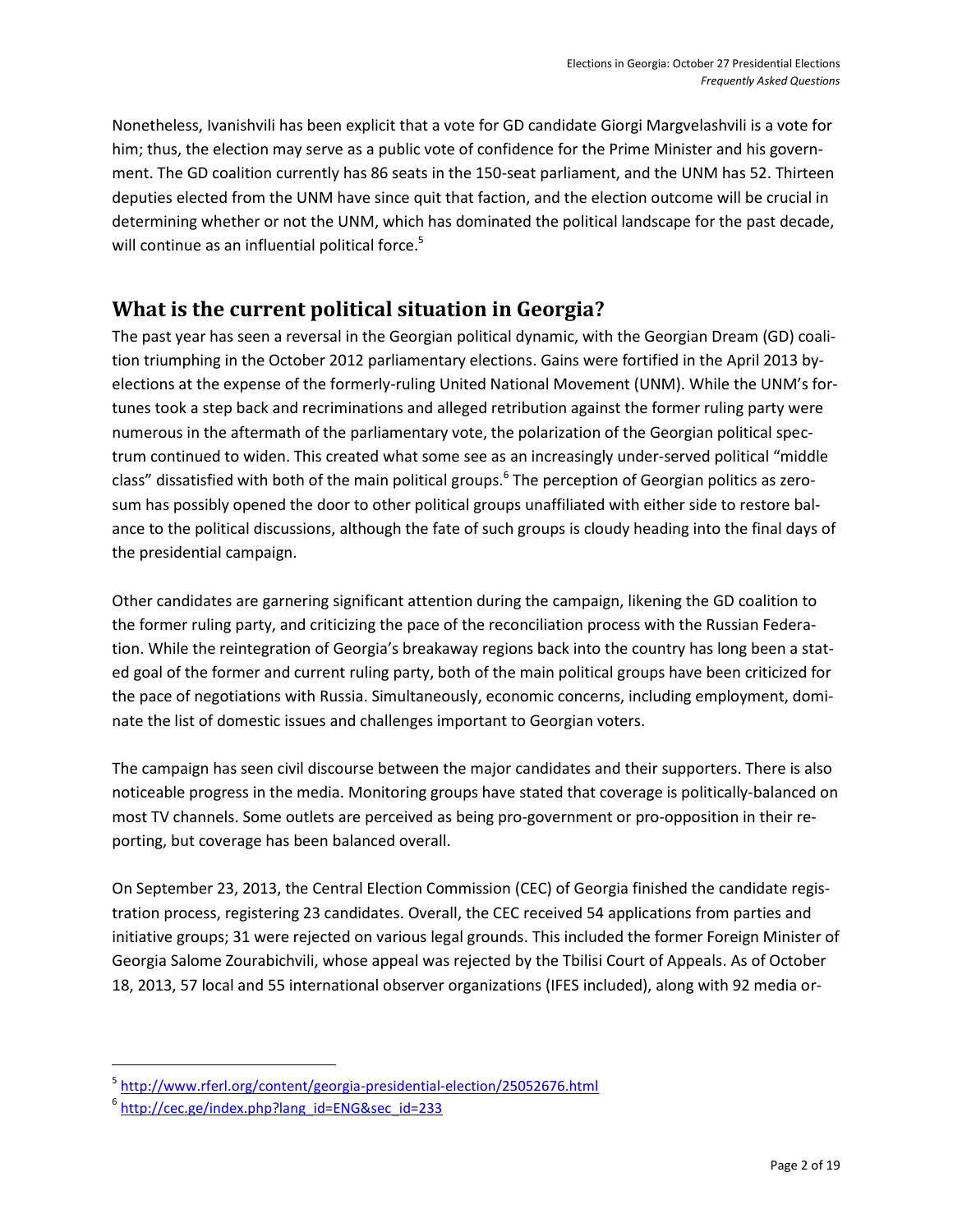ganizations have been registered by the CEC to observe the poll;<sup>7</sup> the registration remains open for international observer organizations but closed for local observer organizations.

#### <span id="page-4-0"></span>**Will there be public candidate debates ahead of the election?**

Live, televised candidate debates through Georgian Public Broadcasting took place on October 17 and 18, 2013. The debates featured seven of the 23 registered candidates based on their party's performance in last year's parliamentary elections and their standing in current national opinion polls.

Georgian Public Broadcasting, partnering with the International Foundation for Electoral Systems (IFES), hosted the debates, which followed a similar format as the Tbilisi mayoral debate in 2010 and political party debate ahead of the parliamentary elections in 2012. All of these debates have been sponsored by IFES.

The debates consisted of an introduction by the moderator; opening statements from each candidate; a series of four questions followed by candidates' responses; one question-response round between candidates; closing remarks; and a conclusion of the debate from the moderator. The sequence of candidates' opening statements, responses, the question-response round and closing addresses were decided by lottery and rotated.

The first pool of candidates included: Giorgi Margvelashvili of Georgian Dream; Davit Bakradze of the United National Movement; Giorgi Targamadze of the Christian Democratic Movement (CDM); and Zurab Kharatishvili, former Chairman of the Central Election Commission representing the European Democrats of Georgia, a party that ran in the October 2012 parliamentary elections in a bloc with CDM.

The second group of candidates debated on October 18, featuring: Koba Davitashvili of the People's Party; Sergo Javakhidze of the Movement for Fair Georgia; and Teimuraz Mzhavia, nominated by the Christian Democratic People's Party.<sup>8</sup> Former Speaker and acting President Nino Burjanadze declined to participate.

#### <span id="page-4-1"></span>**When will the results be announced?**

The Central Election Commission (CEC) will officially announce results of the first round of elections no later than November 21, 2013. Under the Election Code of Georgia, the CEC has up to 25 days after Election Day to announce the official results and publish them through the press. At that time, if no candidate has secured more than 50 percent of all votes cast, the CEC will announce a second round of elections. This run-off will be held exactly two weeks after the official announcement of first round results, no later than December 6, 2013, between the top two contenders.

<sup>&</sup>lt;sup>7</sup>http://cec.ge/index.php?lang\_id=ENG&sec\_id=233

<sup>&</sup>lt;sup>8</sup> <http://www.civil.ge/eng/article.php?id=26546>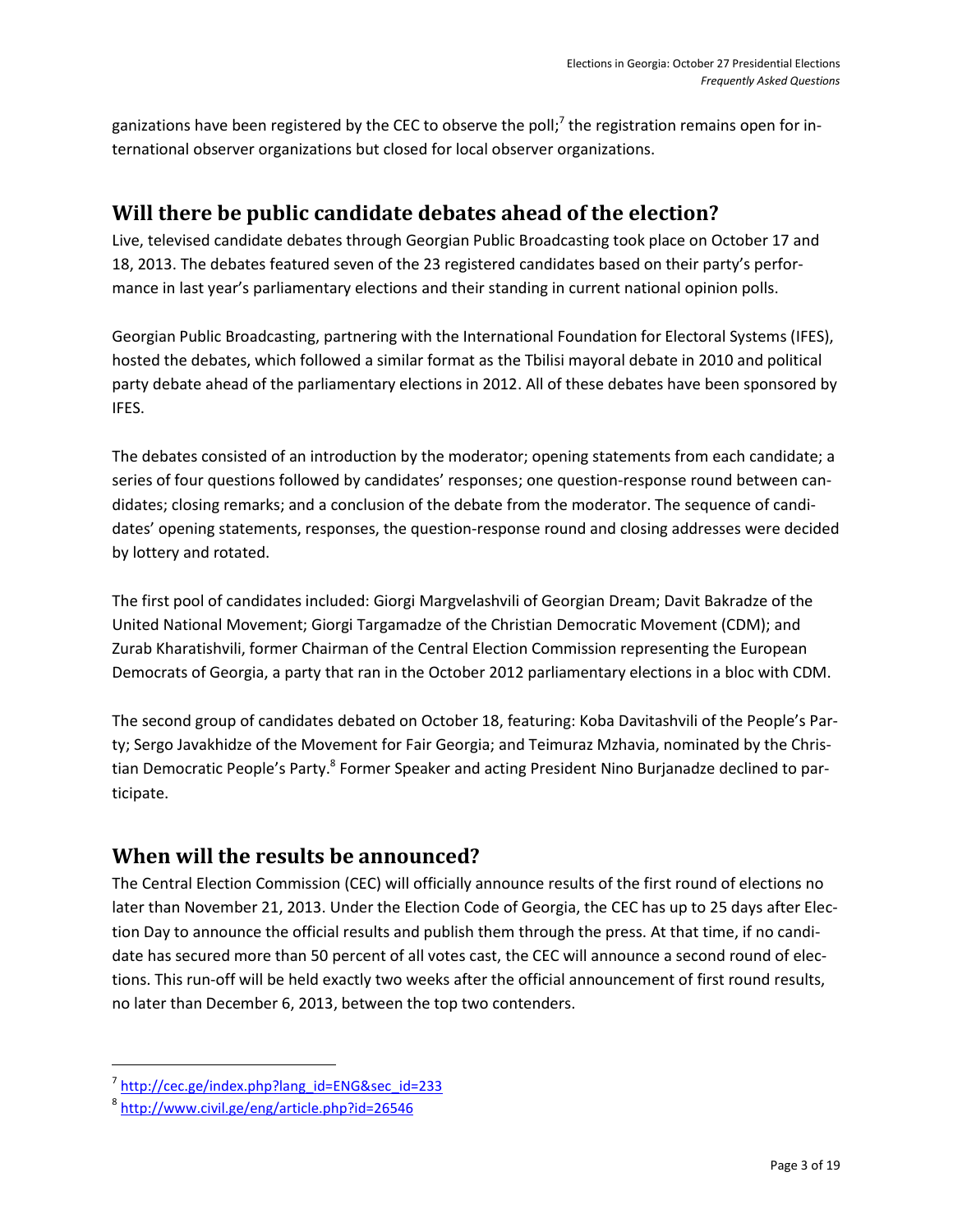While November 21, 2013, is the deadline for the CEC to officially announce election results, the unofficial results will be available sooner. The CEC is obligated to tally election results no later than November 16, 2013, in a summary protocol to be approved by a CEC ordinance.<sup>9</sup> Once final results are tallied and certified, the CEC must publish this unofficial result on its website by November 16, 2013. It has an additional day to convey the information to the press and other mass media. Within 60 days thereafter, the CEC must submit the full election results report to the Parliament of Georgia.

#### <span id="page-5-0"></span>**What if there is a second round?**

If none of the candidates receive the majority of all votes cast on Election Day, the CEC will call a second round of elections no later than November 21, 2013. In this scenario, the two candidates who received the highest percent of all votes cast will participate in a run-off election. The second round of elections takes place two weeks after the CEC announces the official election results, which this year means a second round would take place by December 6, 2013, at the latest.

#### <span id="page-5-1"></span>**What laws regulate the presidential elections in Georgia?**

There are five key documents regulating presidential elections in Georgia:

- Constitution of Georgia
- Election Code of Georgia
- Law on Political Unions of Citizens
- Central Election Commission Regulations
- Criminal Code of Georgia

 $\overline{\phantom{a}}$ 

#### <span id="page-5-2"></span>**Who is eligible to run for office?**

According to the Constitution of Georgia, any Georgian citizen who is 35 years old and has lived in Georgia for at least 15 years, and is living in Georgia at the time of the elections, may be elected as President of Georgia.<sup>10</sup> Moreover, candidates for President must have lived in Georgia for the last two years prior to elections. To be eligible, a candidate may not hold dual citizenship.

If a candidate meets the above criteria, that individual must collect at least 26,530 signatures (0.75 percent of the total number of voters) and submit this list of supporter signatures to the Central Election Commission prior to the deadline, which for the 2013 presidential elections was on September 17, 2013.

<sup>&</sup>lt;sup>9</sup> [http://cesko.ge/files/2013/Schedule\\_for\\_Electoral\\_Activities\\_27\\_October\\_-\\_incorporated\\_-\\_24\\_08\\_2013.pdf](http://cesko.ge/files/2013/Schedule_for_Electoral_Activities_27_October_-_incorporated_-_24_08_2013.pdf)

<sup>10</sup>[http://www.cec.gov.ge/files/TEA/ELECTION\\_CODEOF\\_GEORGIA.pdf](http://www.cec.gov.ge/files/TEA/ELECTION_CODEOF_GEORGIA.pdf)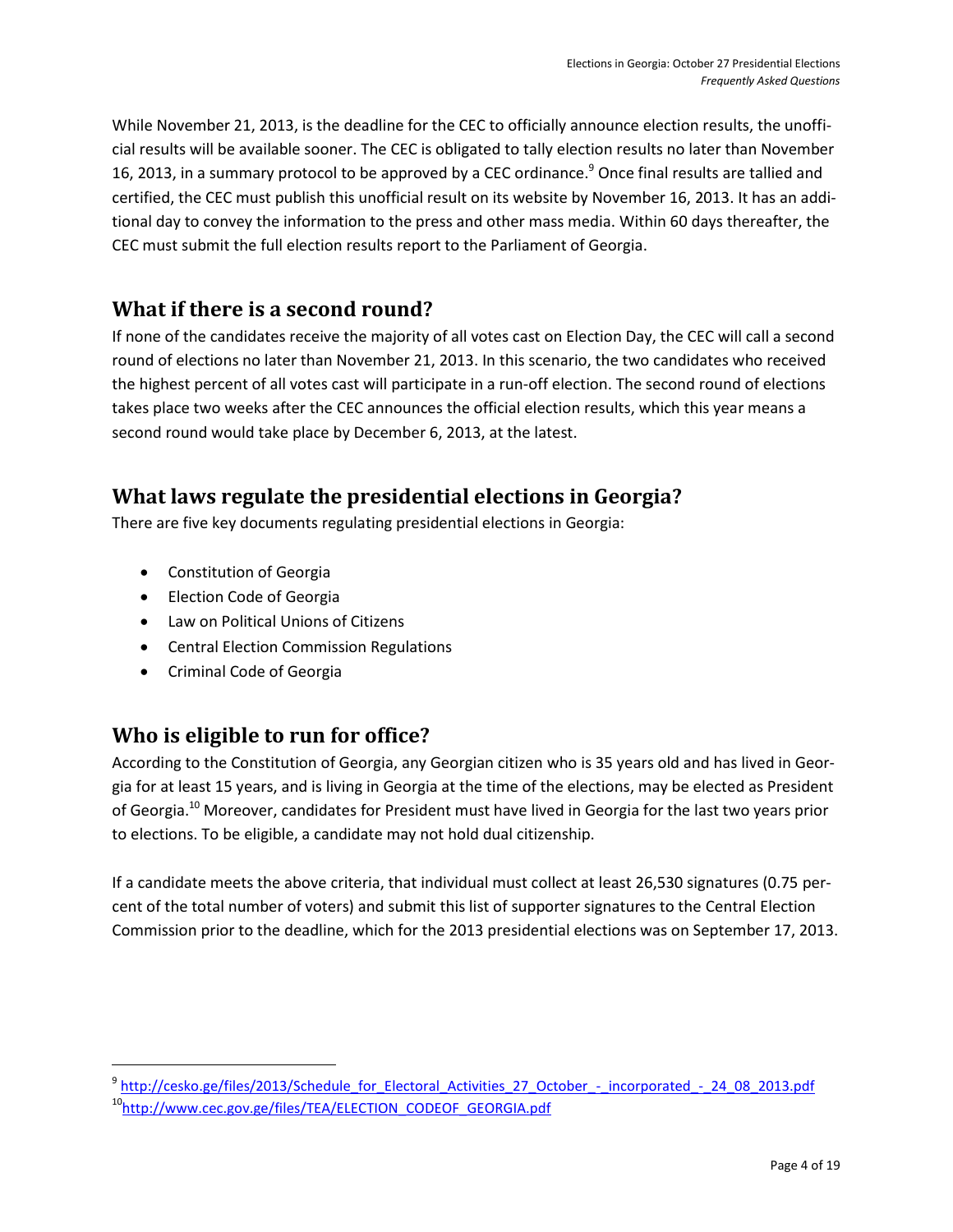#### <span id="page-6-0"></span>**Who are the candidates for President?**

On September 23, 2013, the Central Election Commission (CEC) announced that 23 candidates are registered for the presidential election.<sup>11</sup> While the deadline for candidate registration was set for September 27, 2013, the CEC was able to check the required lists of supporter signatures for each candidate and complete the registration process four days early. To be approved, lists needed a minimum of 26,530 valid supporter signatures, 0.75 percent of the registered voters in Georgia.

Of the 23 registered candidates, 10 represent political parties. They are:

- Akaki Asatiani, *Union of Georgian Traditionalists*
- David Bakradze, *United National Movement*
- Nino Burjanadze, *Democratic Movement - United Georgia*
- Koba Davitashvili, *People's Party*
- Sergo Dzhavahidze, *Movement for Fair Georgia*
- Zurab Kharatishvili, *European Democrats of Georgia*
- Giorgi Margvelashvili, *Georgian Dream - Democratic Georgia*
- Shalva Natelashvili, *Labour Party of Georgia*
- Georgi Targamadze, *Christian-Democratic Movement*
- Teimuraz Zhvania, *Christian-Democratic People's Party*

Additionally, 13 of the 23 candidates were registered by initiative groups. They are:

- Nugzar Avaliani
- Tamaz Bibiluri
- Teimuraz Bobokhidze
- Levan Chachua
- Nino Chanishvili
- George Chikhladze
- Mamuka Chokhonelidze
- Kartlos Garibashvili
- Nestan Kirtadze
- George Liluashvili
- Avtandil Margiani
- Mamuka Melikishvili
- Mikheil Saluashvili

l

These 23 registered candidates were approved from a field of 54 applicants who submitted materials to the CEC. Due to various legal deficiencies in the application materials, the CEC refused to register 31 ap-

<sup>11</sup> <http://en.trend.az/regions/scaucasus/georgia/2193389.html>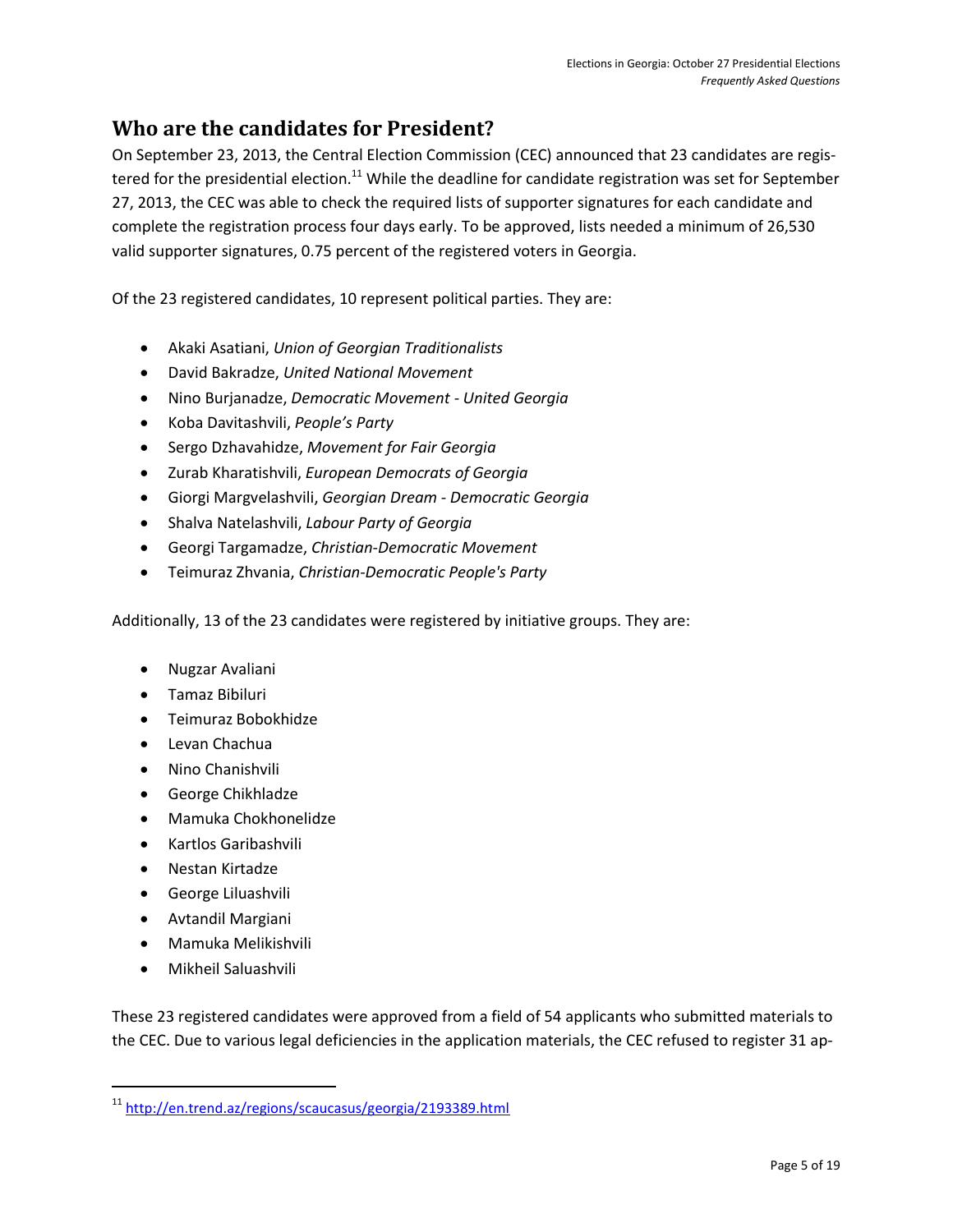plicants. Reasons for refusal varied. According to the CEC, 12 applicants were rejected because they did not submit signatures of at least 26,530 citizens by the September 17 deadline. Two were rejected because of shortcomings in their lists of citizens' signatures, which they failed to address before the deadline. One applicant had collected an insufficient number of signatures, and several had incomplete documentation.

Most contentiously, five applicants were rejected on the grounds of citizenship. Among applicants rejected for holding dual citizenship were Tariel Khvedelidze and former Foreign Minister Salome Zourabichvili. Zourabichvili, who served as Georgia's Foreign Minister from 2004-2005 (holding dual French-Georgian citizenship), contended that although the Constitution of Georgia bans her from being elected President, the provision does not bar dual nationals from running as candidates. Zourabichvili stated that if she was elected, she would surrender her French citizenship. The CEC refused to register her and others holding dual-citizenship status on the grounds that a provision in the constitution bans dual nationals from serving as President.<sup>12</sup> Zourabichvili's appeal was rejected in court.

A presidential candidate may withdraw his or her candidacy from the election no later than October 17, 10 days before Election Day. After October 17, all remaining candidates will appear on the ballot, even if later withdrawn.

## <span id="page-7-0"></span>**What is the difference between "qualified" and "non-qualified" candidates? How will this affect the elections process?**

Presidential candidates are considered "qualified" if their political party – alone or as part of a bloc – received at least 4 percent of votes under the proportional representation system in the last parliamentary elections, or at least 3 percent of votes in the last local elections. Having qualified status entitles presidential candidates to free televised commercial time and participation in televised debates on public broadcasters. Candidates nominated by initiative groups cannot meet the criteria for qualified status. However, a presidential candidate could be considered "qualified" by a broadcaster based on public opinion polls, under conditions described in the Election Code, Article 51 (8).

As of October 17, 2013, there are eight candidates who have qualified status: Sergo Javakhidze, Giorgi Margvelashvili, David Bakradze, Giorgi Targamadze, Koba Davitashvili, Zurab Kharatishvili, Nino Burjanadze and Teimuraz Zhvania.

Since the 2012 parliamentary elections, parliament has increased public funding for qualified political parties, and expanded its funding to include four non-qualified parties.<sup>13</sup> Other changes the parliament has made since 2012 to the rules governing political finance include:

<sup>12</sup> <http://www.civil.ge/eng/article.php?id=26412>

<sup>13</sup> <http://www.ndi.org/files/Georgia-PEAM-090613-ENG.pdf>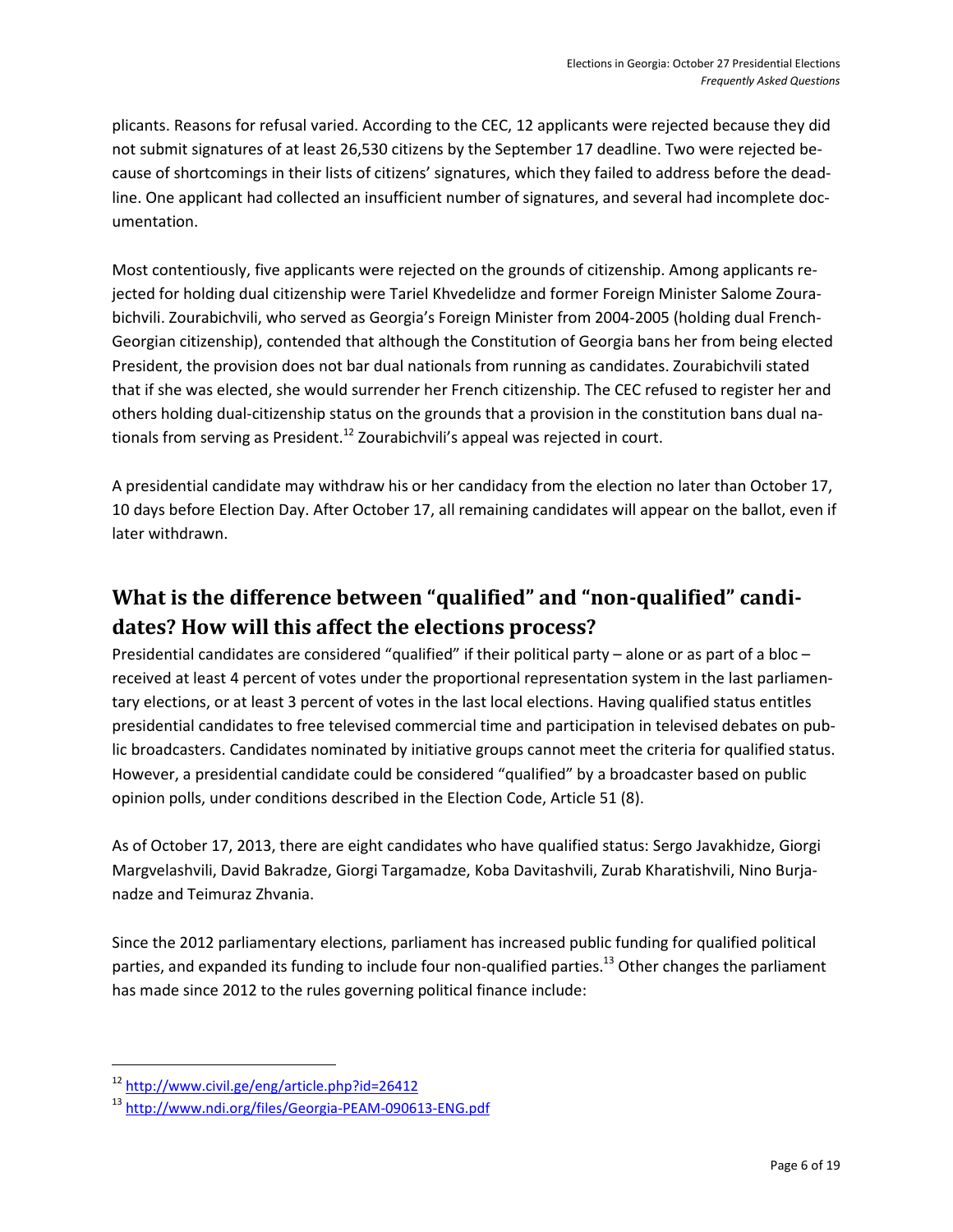- Lowered threshold for parties to receive State funding
- Permitted donations from corporations (previously, only individual persons could legally donate)
- Relaxed sanctions for illegal campaign donations and expenditures
- Limited the State Audit Office of Georgia's (SAOG) ability to initiate random audits
- Granted amnesty on fines recommended by the SAOG prior to October 2012

#### <span id="page-8-0"></span>**What is the gender balance within the candidate list?**

There are three women running for President of the 23 registered candidates. They are Nino Burjanadze, leader of the Democratic Movement – United Georgia party, as well as Nino Chanishvili and Nestan Kirtadze, who were nominated by initiative groups.

<span id="page-8-1"></span>Of the original 54 candidates who applied, five of them were women.

#### **What is the election management body? What are its powers?**

The Central Election Commission (CEC) of Georgia is the supreme election management body of Georgia. The CEC is principally responsible for ensuring preparation and conduct of presidential, parliamentary and municipal elections, as well as referenda and plebiscites. The CEC is also tasked with ensuring that eligible Georgian citizens have the right to vote and run for office in Georgia.

In its activities, the CEC is guided by the Constitution of Georgia, the Election Code of Georgia and other laws that pertain to elections.<sup>14</sup> The CEC is headquartered in Tbilisi and is held accountable by the Parliament of Georgia.

The CEC has authority over numerous facets of elections in Georgia, including:

- Make the final decision in presidential, parliamentary and municipal elections, as well as *Sakrebulo* (local self-governance body), referenda and Tbilisi mayoral elections
- Appoint extraordinary; re-run and by-elections; second ballot; and second round of elections
- Establish timetables and dates of elections that meet terms established in the Election Code of Georgia
- Register candidates, political parties and initiative groups to participate in elections
- Establish the ballot form, type of ballot boxes and other materials used to inform candidates and voters of an upcoming election
- Form and maintain a unified voter list

l

- Accredit domestic and international election observers
- Oversee conduct and activities of the district election commissions and precinct election commissions

<sup>&</sup>lt;sup>14</sup> [http://cesko.ge/files/2013/Regulations\\_of\\_the\\_CEC-as\\_of\\_18\\_09\\_2013.pdf](http://cesko.ge/files/2013/Regulations_of_the_CEC-as_of_18_09_2013.pdf)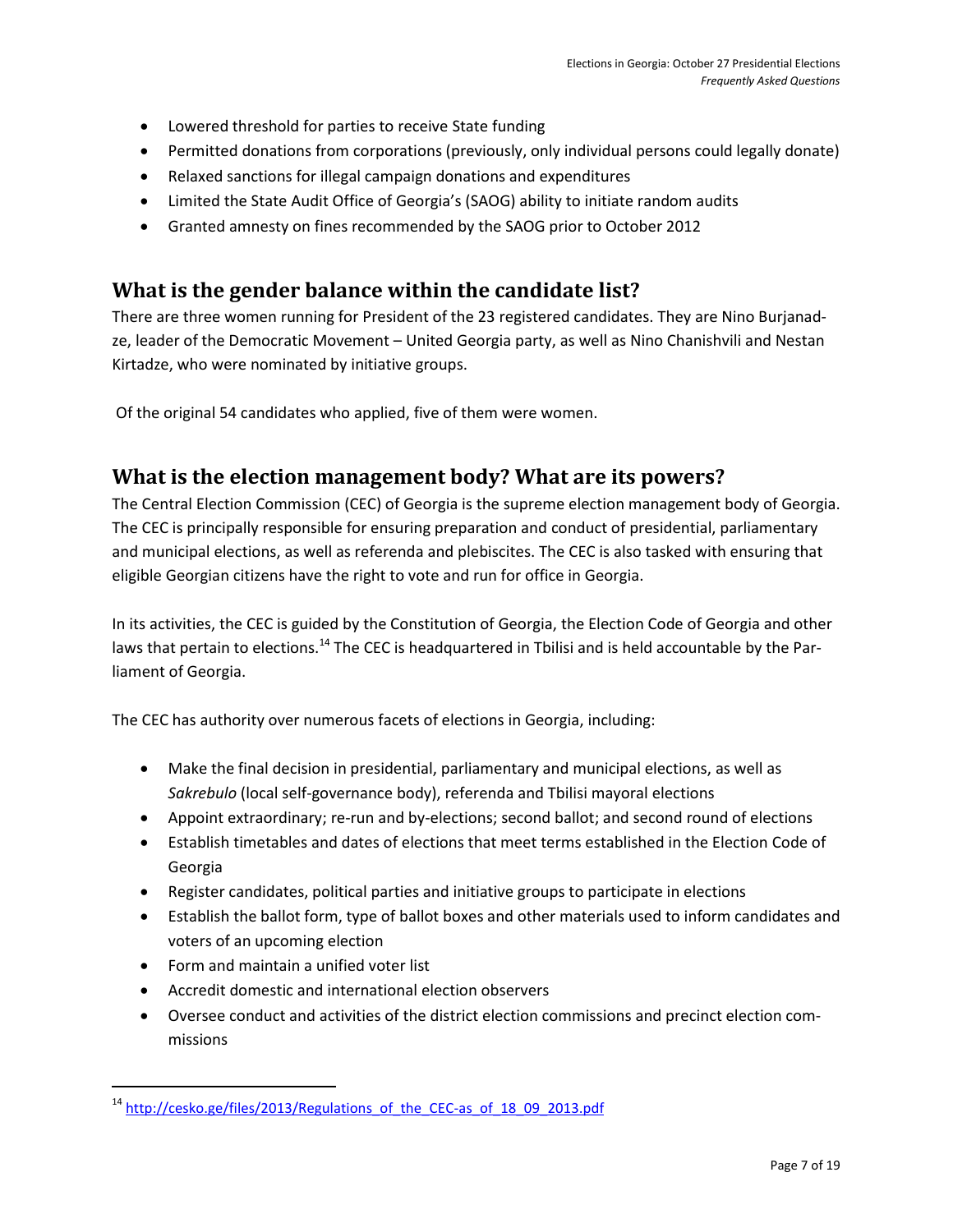- Determine rules and distribution of election finances, including campaign finances for eligible entities
- Perform election dispute resolution and adjudication
- Determine when a violation to Georgian electoral legislation has occurred
- Implement other authorities granted by the Election Code, when applicable

The CEC is currently composed of 13 members: a Chairperson (Tamar Zhvania), a Deputy Chair (Davit Kirtadze), a Secretary (Gizo Mchedlidze) and 10 members. Five of the 13 members are appointed by the parliament based on their professional background and experience. Seven members are appointed by the top seven qualified parties.

The CEC Chairperson is appointed upon nomination from the President by CEC members. A complete guide to the structure of the CEC can be found on the CEC's website.<sup>15</sup>

#### <span id="page-9-0"></span>**How many people are registered to vote on Election Day?**

According to figures published by the Central Election Commission (CEC) on October 19, 2013, there are 3,537,719 registered voters.<sup>16</sup> This is number is lower than during the 2012 parliamentary elections, when the total number of voters was at 3,613,851. The discrepancy between the two figures can be credited to removing deregistered voters from the voter list.

For this poll, 48,458 voters will be able to vote in 52 precincts abroad. During the 2012 parliamentary elections, only 45,100 voters were registered abroad.

#### <span id="page-9-1"></span>**Is out-of-country voting allowed?**

Yes. Georgian citizens abroad on October 27 may vote in the presidential election in 38 other countries. While Greece will have the most out-of-country voting sites, with seven locations, Georgians may also cast their ballot at multiple polling stations in the United States (3), Azerbaijan (3), Turkey (3), Ukraine (3) and Spain (2).

There are approximately 1.5 million Georgian citizens living abroad, although citizens residing or travelling to countries without polling stations will not be eligible to vote. Georgians residing in Russia will not have the opportunity to vote due to the absence of diplomatic representation in the country.

<sup>15</sup> [http://cesko.ge/files/2012/Structure\\_Eng.pdf](http://cesko.ge/files/2012/Structure_Eng.pdf)

<sup>16</sup> <http://civil.ge/eng/article.php?id=26585>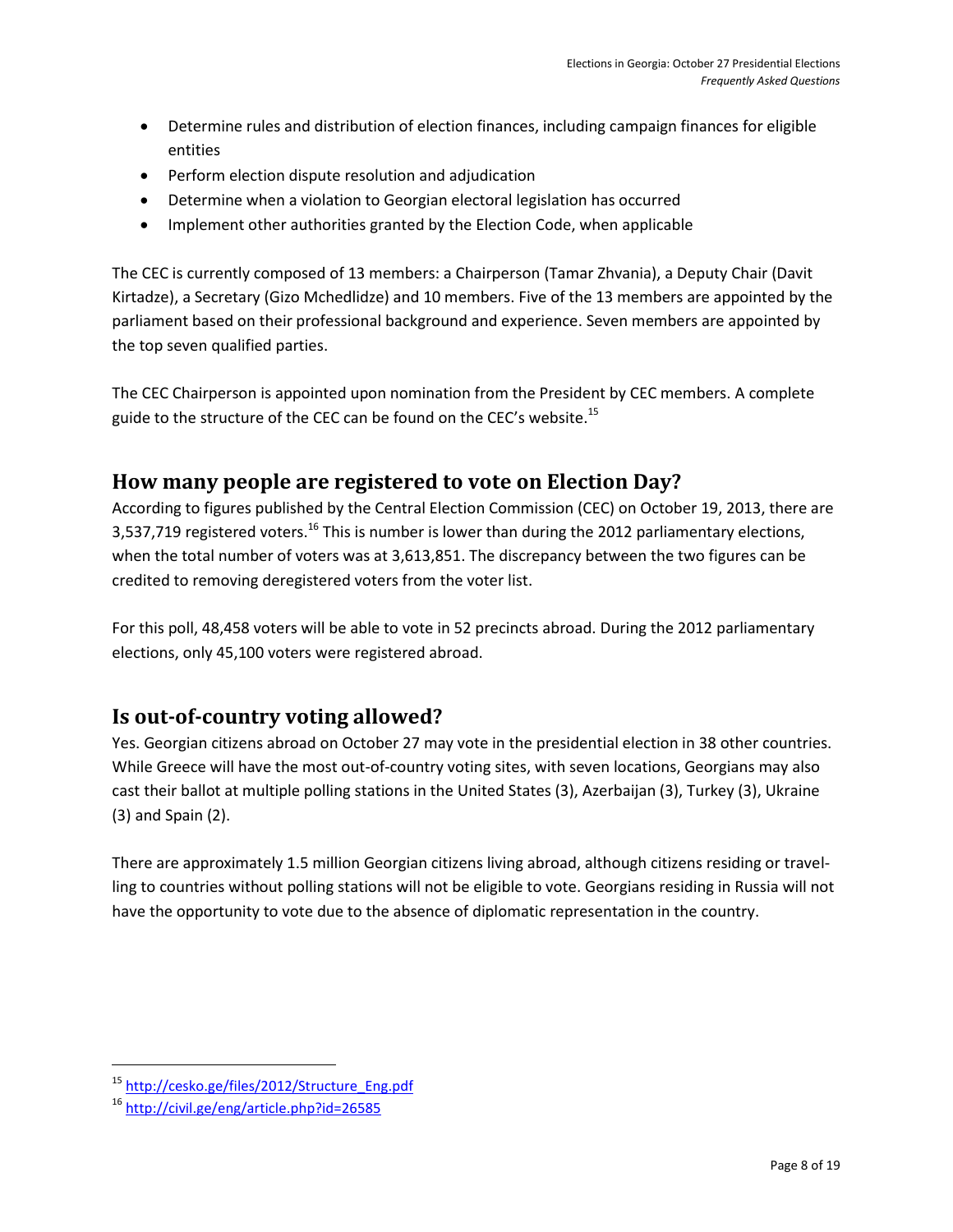| Table 1: Georgian Out-of-Country Polling Locations by Country |  |  |  |  |
|---------------------------------------------------------------|--|--|--|--|
|---------------------------------------------------------------|--|--|--|--|

| Country |                      | Region        | Number of<br><b>Polling Stations</b> | <b>Cities</b>                     |  |
|---------|----------------------|---------------|--------------------------------------|-----------------------------------|--|
|         |                      |               | <b>Operating</b>                     |                                   |  |
| 1       | Armenia              | Europe        | 1                                    | Yerevan                           |  |
| 2       | Austria              | Europe        | $\mathbf{1}$                         | Vienna                            |  |
| 3       | Azerbaijan           | Europe        | 3                                    | Baku (3)                          |  |
| 4       | <b>Belarus</b>       | Europe        | 1                                    | Minsk                             |  |
| 5       | Belgium              | Europe        | 1                                    | <b>Brussels</b>                   |  |
| 6       | <b>Bulgaria</b>      | Europe        | 1                                    | Sofia                             |  |
| 7       | Canada               | North America | $\mathbf{1}$                         | Ottawa                            |  |
| 8       | Cyprus               | Europe        | 1                                    | Nicosia                           |  |
| 9       | Czech Republic       | Europe        | 1                                    | Prague                            |  |
| 10      | Denmark              | Europe        | $\mathbf{1}$                         | Copenhagen                        |  |
| 11      | Egypt                | Middle East   | $\mathbf{1}$                         | Cairo                             |  |
| 12      | Estonia              | Europe        | 1                                    | Tallinn                           |  |
| 13      | France               | Europe        | $\mathbf{1}$                         | Paris                             |  |
| 14      | Germany              | Europe        | $\mathbf{1}$                         | <b>Berlin</b>                     |  |
| 15      | <b>Great Britain</b> | Europe        | $\mathbf{1}$                         | London                            |  |
| 16      | Greece               | Europe        | 7                                    | Athens (4), Thessaloniki (3)      |  |
| 17      | Hungary              | Europe        | 1                                    | <b>Budapest</b>                   |  |
| 18      | Ireland              | Europe        | 1                                    | Dublin                            |  |
| 19      | Israel               | Middle East   | $\mathbf{1}$                         | <b>Tel Aviv</b>                   |  |
| 20      | Italy                | Europe        | 1                                    | Rome                              |  |
| 21      | Jordan               | Middle East   | 1                                    | Amman                             |  |
| 22      | Kazakhstan           | Asia          | 1                                    | Astana                            |  |
| 23      | Kuwait               | Middle East   | $\mathbf{1}$                         | Kuwait                            |  |
| 24      | Latvia               | Europe        | 1                                    | Riga                              |  |
| 25      | Lithuania            | Europe        | $\mathbf 1$                          | Vilnius                           |  |
| 26      | Moldova              | Europe        | 1                                    | Kishinev                          |  |
| 27      | Netherlands          | Europe        | $\mathbf{1}$                         | The Hague                         |  |
| 28      | Poland               | Europe        | $\mathbf{1}$                         | Warsaw                            |  |
| 29      | Portugal             | Europe        | $\mathbf{1}$                         | Lisbon                            |  |
| 30      | Romania              | Europe        | $\mathbf{1}$                         | <b>Bucharest</b>                  |  |
| 31      | Slovakia             | Asia          | $\mathbf{1}$                         | Bratislava                        |  |
| 32      | Spain                | Europe        | $\overline{2}$                       | Madrid, Barcelona                 |  |
| 33      | Sweden               | Europe        | $\mathbf{1}$                         | Stockholm                         |  |
| 34      | Switzerland          | Europe        | $\mathbf{1}$                         | Bern                              |  |
| 35      | Turkey               | Europe        | $\overline{3}$                       | Ankara, Istanbul, Trabzon         |  |
| 36      | Ukraine              | Europe        | $\overline{3}$                       | Kiev, Odessa, Donetsk             |  |
| 37      | <b>United States</b> | North America | 3                                    | New York (2), Washington,<br>D.C. |  |
| 38      | Uzbekistan           | Asia          | $\mathbf 1$                          | Tashkent                          |  |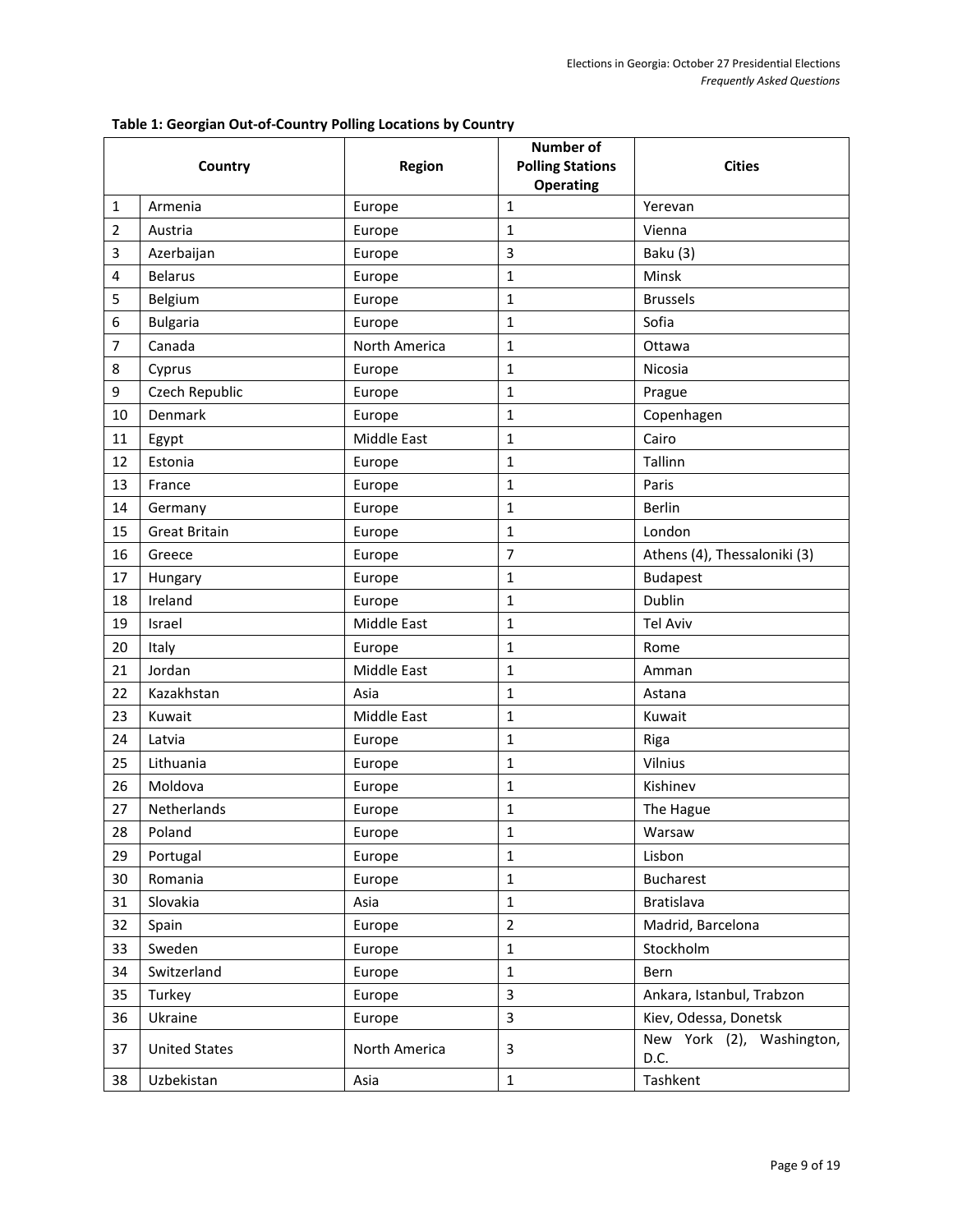Out-of-country voting is important to Georgia, due to a significant Georgian diaspora. A complete list of election precincts, polling stations and addresses is available on the CEC website.<sup>17</sup>

#### <span id="page-11-0"></span>**Who will be observing during Election Day?**

There are currently 57 local and 55 international organizations registered with the Central Election Commission to observe the upcoming elections.

As of October 18, 2013, the following organizations were registered:

#### *Local Observer Organizations:* <sup>18</sup>

- Association of Free Development and Rights Protection
- Association of Georgian Scientists
- Barristers and Lawyers International Observatory
- Borjghali
- Center of Democracy
- Center for Legal Assistance and Civil Integration
- Center of Development and Democracy
- Choice of the Future
- Civil Initiative-Legal Elections
- Civil Society and Democracy Development Center
- Coalition for Independent Living
- Community and Self-governance
- **•** Democracy and Legal Development Center
- Election Environment Development Centre
- Eurasian Institute of Conflict Analysis and Management
- Euro-Caucasian Cooperation Association
- **•** European Democratic Centre
- Faith in Justice
- Former Political Prisoners for Human Rights
- Free Choice

- Georgian Alternative
- Georgian Democratic Institute
- Georgian Democratic Principles and Human Rights Defense Union
- Georgian Idealists Together for Unity
- Georgian Professional Educational and Qualification Staff Trade Union of Workers and Students
- Georgian Women Democracy Network

<sup>17</sup> [www.cesko.ge/files/TEA/dan\\_g\\_348.pdf](http://www.cesko.ge/files/TEA/dan_g_348.pdf)

<sup>&</sup>lt;sup>18</sup> [http://www.cec.gov.ge/index.php?lang\\_id=ENG&sec\\_id=233&info\\_id=12435,](http://www.cec.gov.ge/index.php?lang_id=ENG&sec_id=233&info_id=12435) as of October 10, 2013.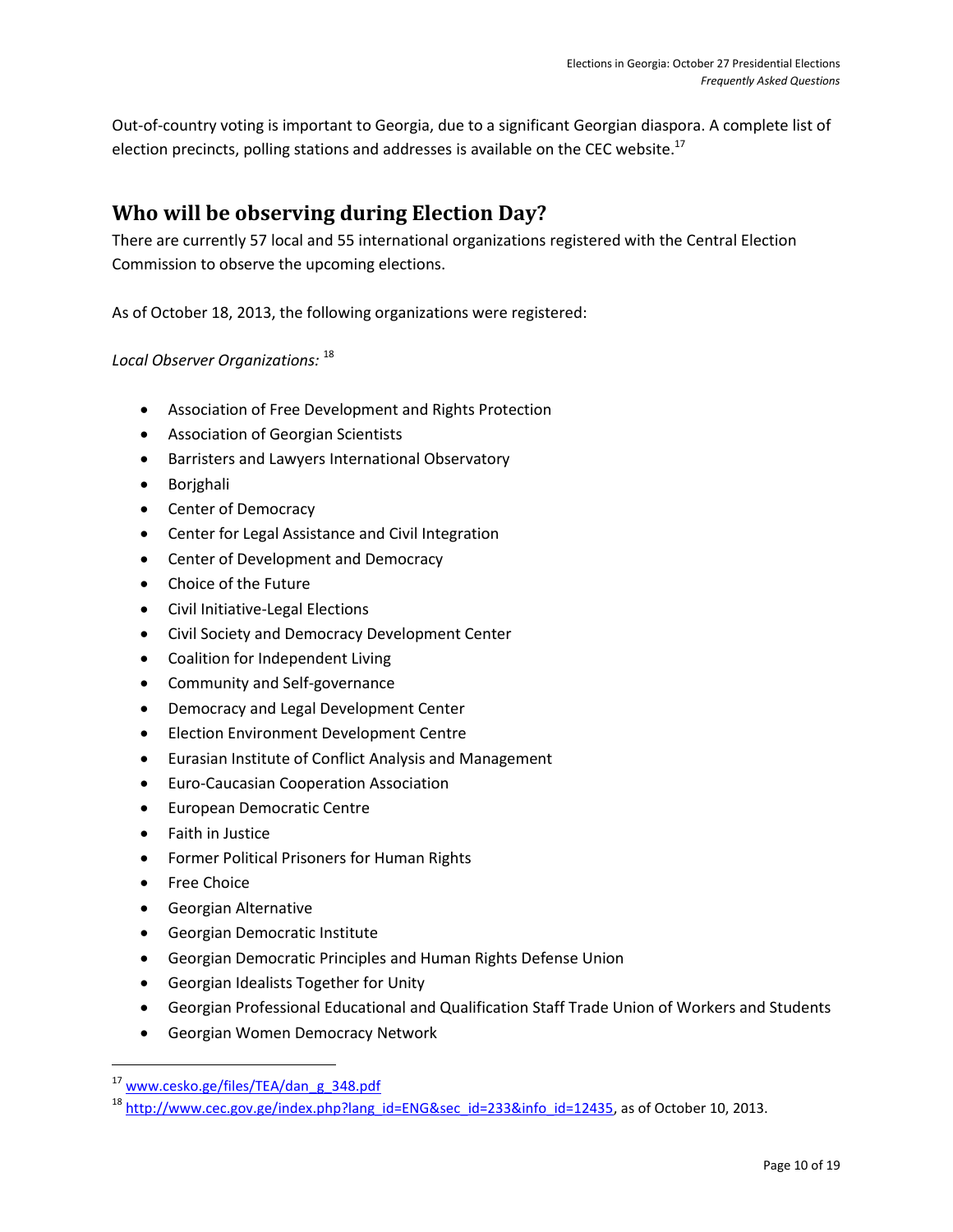- Georgian Young Constitutionalists' Association
- Georgian Young Lawyers Association (GYLA)
- **•** Green Earth
- Healthy World
- Human, Law, Freedom
- Human Rights Center
- Independent Journalist Association-Free Press
- Institute for Refugee and Minority Problems
- International Centre for Civic Culture
- **•** International Network for Civil Development
- International Organization for Human Rights Defense and Social Security of Prisoners
- International Organization of Defense of Truth and Rights of Oppressed and Prisoners and Social Maintenance
- International Society for Fair Elections and Democracy (ISFED)
- New Generation Democratic Elections
- New Generation for Democratic Georgia
- New Generation New Initiative
- NGO Coalition Kindness
- Public Advocacy
- Public Movement Multinational Georgia
- Rights and Freedoms-Union
- **•** Transparency International-Georgia
- Unanimity for Public Rights
- Union "Ndoba" of People's Rights , International Defend and Help
- Union for Constitution Protection
- Union for Fighting against Economic Crime, Corruption and Smuggling
- Union of Assistance of Single Persons, Single Invalid Pensioners and Single Mothers of Georgia
- Union of Georgian Youth Development
- Union of Human Rights Defenders
- Union of Unemployed People for Employment
- Vejini

l

Young Barristers

#### *International Observer Organizations:<sup>19</sup>*

- Aland Islands Peace Institute
- Association of European Election Officials
- Baltic Assembly
- Barcelona International Peace Resource Center

<sup>&</sup>lt;sup>19</sup> [http://www.cec.gov.ge/index.php?lang\\_id=ENG&sec\\_id=233&info\\_id=12419,](http://www.cec.gov.ge/index.php?lang_id=ENG&sec_id=233&info_id=12419) as of October 10, 2013.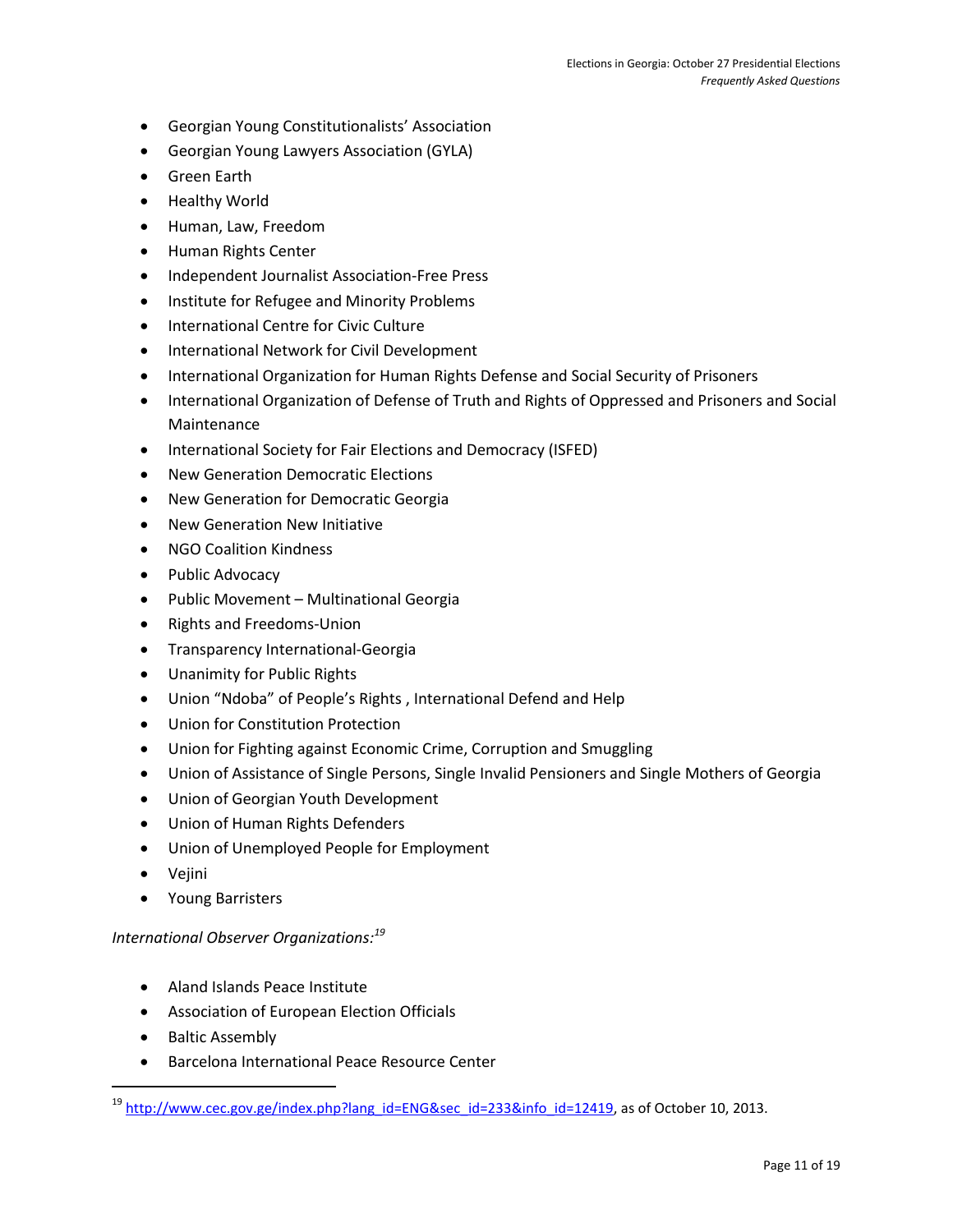- Belarus Watch
- **•** British Embassy Tbilisi
- Center for Legal Studies and Mediation
- Central Commission of Kyrgyzstan on Elections and Holding Referenda
- Central Commission of the Republic of Belarus on Elections and Holding Republican Referenda
- Central Electoral Commission of Armenia
- Central Election Commission of Lithuania
- Central Election Commission of the Republic of Kazakhstan
- Central Election Commission of the Republic of Latvia
- Central Election Commission of the Republic of Moldova
- Central Election Committee of the Republic of Uzbekistan
- Central Election Commission of Ukraine
- Committee of Voters of Ukraine
- Community of Sant'Egidio
- Embassy of Hungary
- Embassy of Italy
- **•** Embassy of Sweden
- Embassy of Switzerland in Georgia
- Embassy of the Kingdom of the Netherlands
- Embassy of the Republic of France
- **•** Embassy of the Republic of Latvia in Georgia
- Embassy of the Republic of Poland
- **•** Embassy of the United States America
- European Exchange
- **•** European Parliament
- Federal Electoral Institute of Mexico
- Helsinki Citizens' Assembly- Vanadzor Office
- Independent High Electoral Commission of Iraq
- **International Center of Parliamentary Studies**
- International Foundation for Electoral Systems (IFES)
- International Republican Institute (IRI)
- International Society for Human Rights
- League of Arab States
- Marmara Group Strategic and Social Research Foundation
- Ministry of Foreign Affairs of the Republic of Malta
- National Democratic Institute for International Affairs (NDI)
- National Election Office of the Republic of Korea
- National Human Rights Committee of State of Qatar
- NATO Parliamentary Assembly
- Organization for Democracy and Economic Development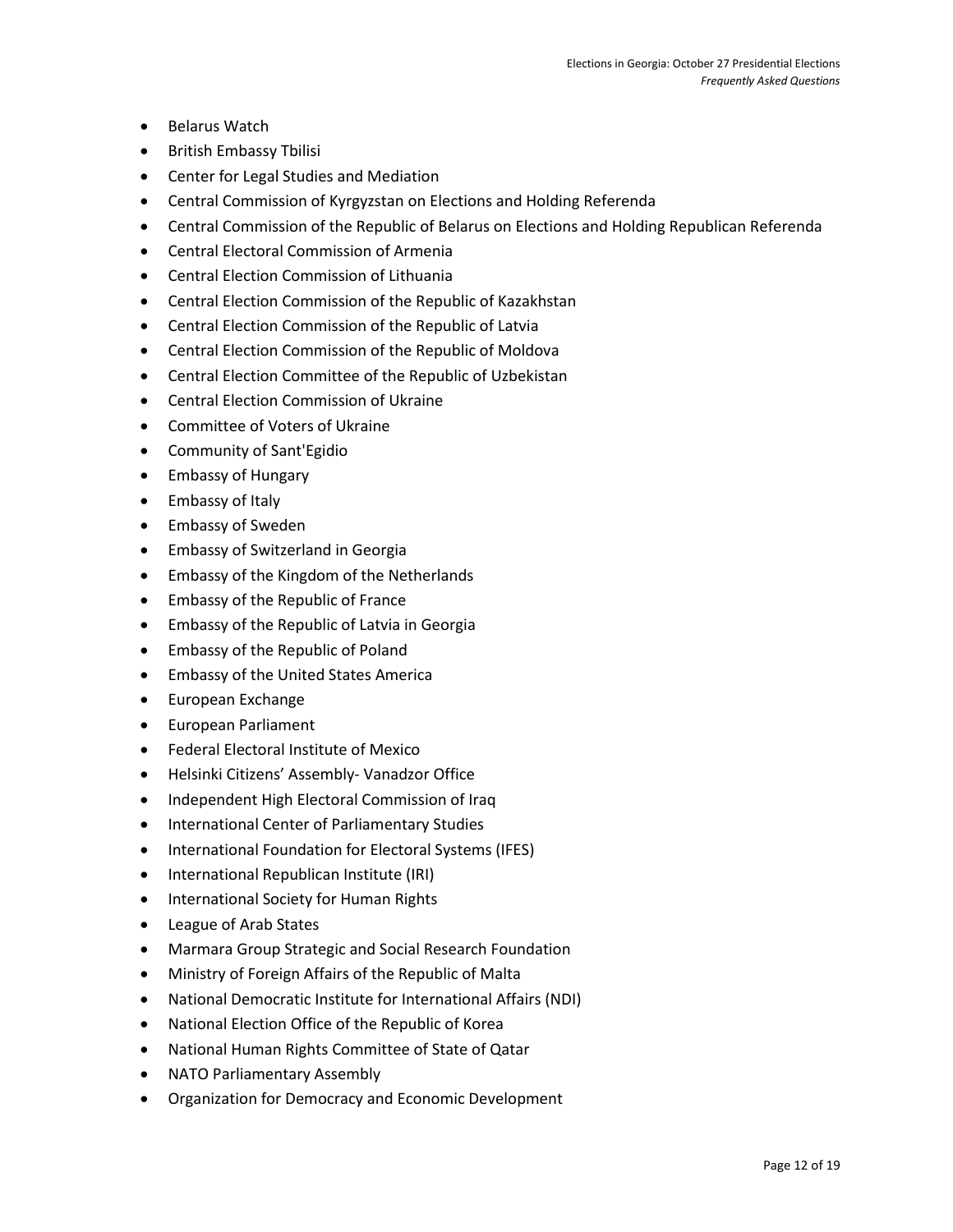- OSCE Office for Democratic Institutions and Human Rights (OSCE/ODIHR)
- OSCE Parliamentary Assembly
- Parliamentary Assembly of the Black Sea Economic Cooperation (PABSEC)
- Parliamentary Assembly of the Council of Europe
- Permanent Electoral Authority of Romania
- Sejm of the Republic of Poland
- Senate of the Republic of Poland
- State Electoral Commission of the Republic of Croatia
- Support Initiative for Liberty and Democracy
- Supreme Electoral Council of Turkey
- Youth Press of German

 $\overline{\phantom{a}}$ 

#### <span id="page-14-0"></span>**What are the rules governing the rights of international observers?**

According to Article 41 of the Election Code of Georgia, international observers may observe sessions of the election commissions and be present at the polling place at any time during polling day. They may unrestrictedly move within the precinct territory and observe all stages of the polling process from any point of the precinct in a free, unhindered manner.

An observer may take part in the inspection of ballot boxes before they are sealed and after they are opened. They may also observe registration of voters; issuance of ballot papers and special envelopes; and certification without disrupting the polling process.

Conversely, an international observer is prohibited from interfering with the functions and activities of the election commissions. They may not exert undue influence upon the free expression of will of voters, wear symbols or signs of any election subject, nor may they breach other requirement of the Election Code.

#### <span id="page-14-1"></span>**What is the legal process for electoral dispute adjudication?**

The new Election Code requires all complaints regarding violations of polling procedures to be filed at precinct election commissions (PEC) on Election Day. Polling day complaints must be "resolved immediately" by the PEC, while complaints related to the vote counting process are to be forwarded to district election commissions (DEC) within three days. $^{20}$ 

The application/complaint must be registered and addressed within one day of registration at the DEC level. DEC-level decisions may be appealed to the relevant court or the Central Election Commission.

<sup>&</sup>lt;sup>20</sup> See Articles 73 and 74 of the Election Code. Applications/complaints may also be filed directly at the district election commission-level.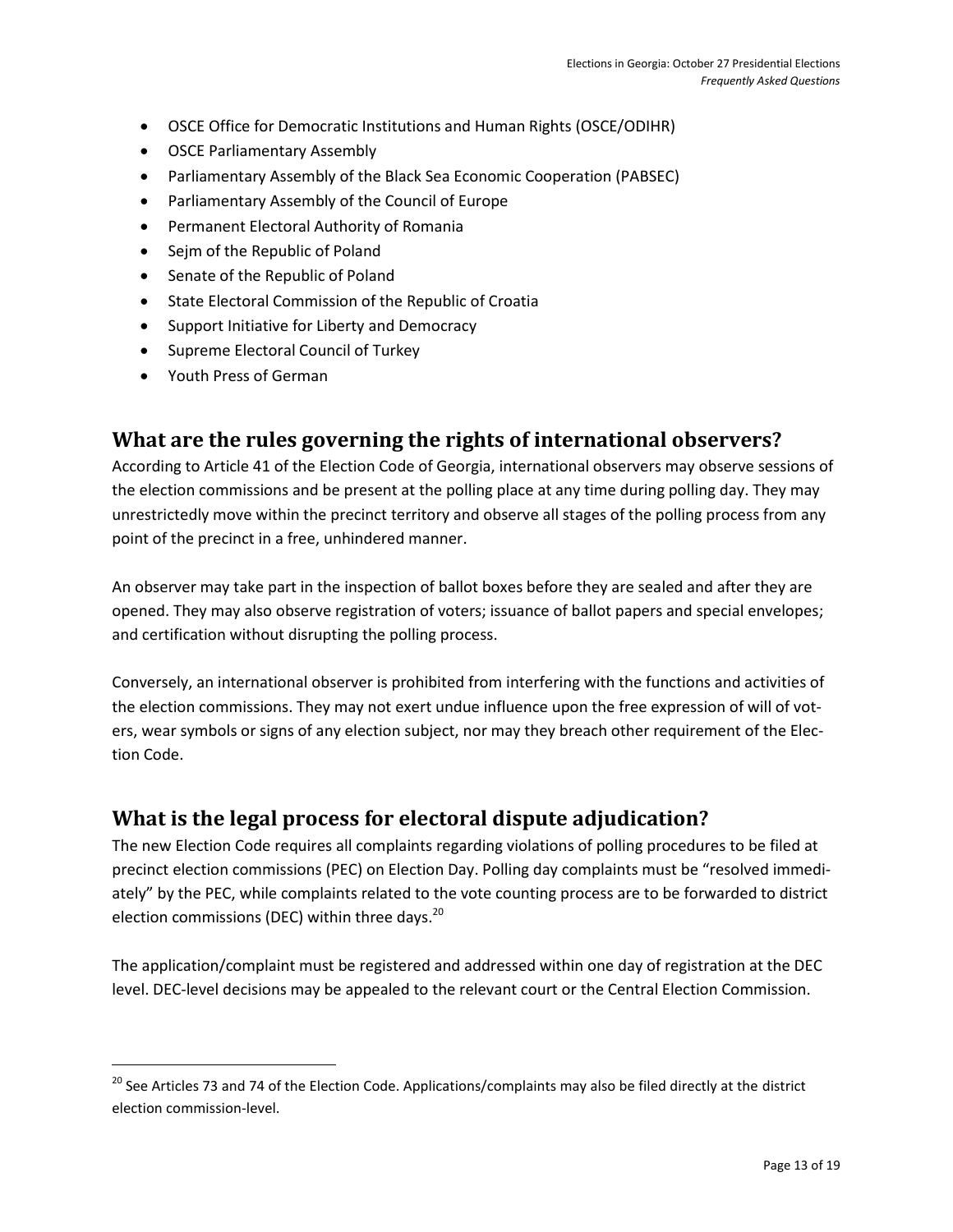The decision of the court may be appealed within one day of its delivery to the Court of Appeals.<sup>21</sup> Decisions by the Court of Appeals are final.

#### <span id="page-15-0"></span>**What are the rules that govern the media?**

In the course of the pre-election campaign, a broadcaster must remain fair and impartial, pursuant to the Law of Georgia on Broadcasting, the Code of Conduct of Broadcasters.

A general broadcaster intending to broadcast the pre-election campaign must transmit pre-election debates in a non-discriminatory manner with the participation of all qualified election subjects in the course of the campaign, within its coverage zone.<sup>22</sup>

The Georgian National Communications Commission determines the participation of media and associated rules as related to the electoral process. This commission also monitors broadcasters' observance of norms established by the Law of Georgia on Broadcasting and responds to violations.

The Georgian National Communications Commission also purchases the service necessary for conducting media monitoring in accordance with legislation in Georgia. $^{23}$ 

#### <span id="page-15-1"></span>**Who is eligible to vote?**

Georgian citizens registered on voter lists who have reached the age of 18 by Election Day are eligible to vote in the 2013 presidential election. Also, Georgian-born European Union (EU) citizens who have been residing in Georgia for the last five years will also be eligible to vote in Georgian elections until January 1, 2014. 24

After that date, a provision allowing Georgian-born EU citizens to vote will expire.

Voter eligibility is restricted for Georgian citizens who are currently serving a prison sentence of more than five years. Citizens who are deemed mentally incompetent by a court are also not allowed to vote.<sup>25</sup>

### <span id="page-15-2"></span>**What is the state of political parties in Georgia?**

Georgia has a multi-party system composed of over a dozen political parties. These parties compete in parliamentary and municipal elections to gain representation in the respective legislatures, which are

<sup>&</sup>lt;sup>21</sup> See Article 77 of the Election Code.

 $22$  Article 51 (1 and 2) of the Election Code.

<sup>&</sup>lt;sup>23</sup> Article 51 (15) of the Election Code.

<sup>&</sup>lt;sup>24</sup> [http://www.cec.gov.ge/?sec\\_id=55&lang\\_id=ENG](http://www.cec.gov.ge/?sec_id=55&lang_id=ENG)

<sup>25</sup> [http://www.cec.gov.ge/?sec\\_id=55&lang\\_id=ENG](http://www.cec.gov.ge/?sec_id=55&lang_id=ENG)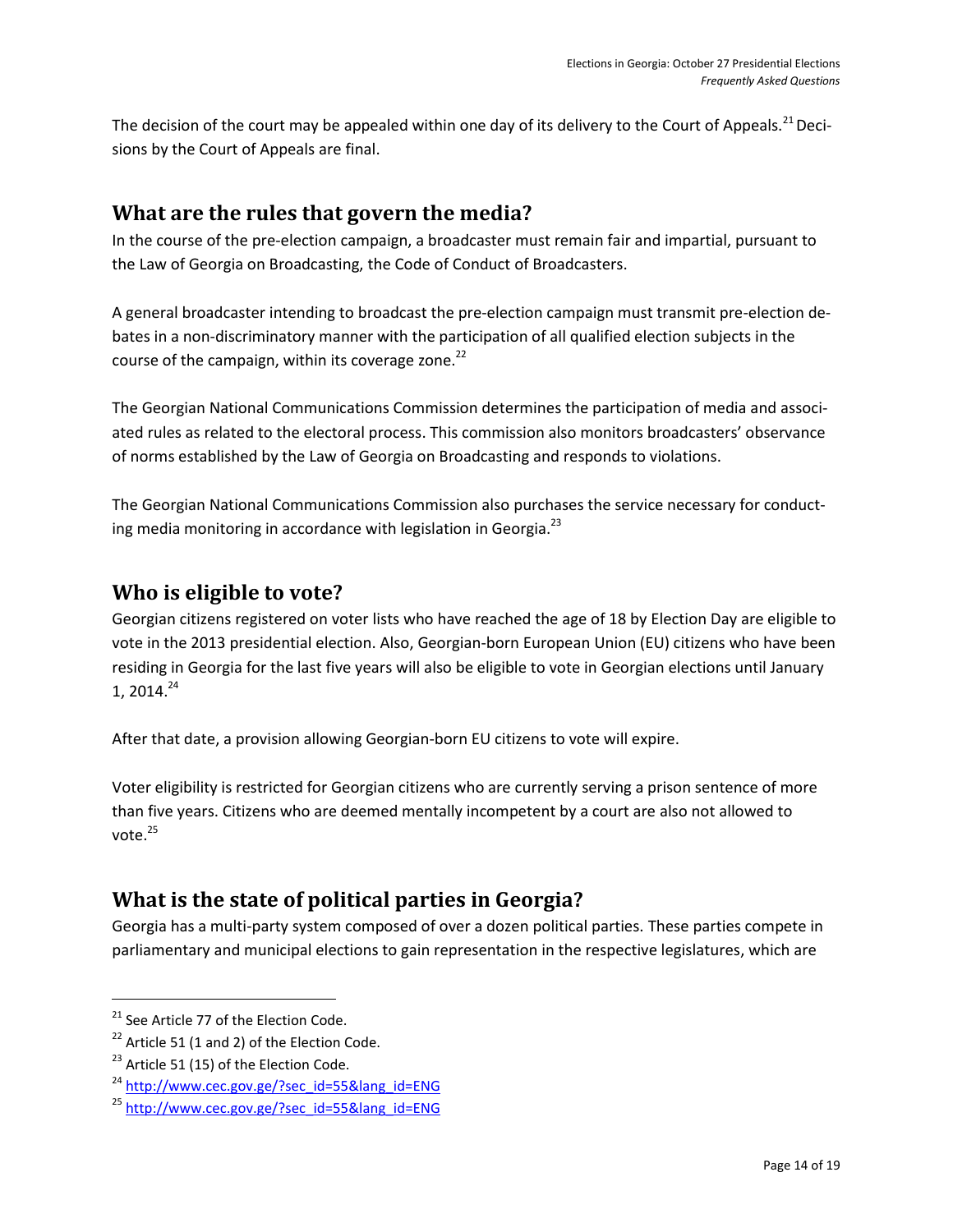determined by a mixed system of direct and proportional voting. Additionally, many parties nominate a candidate to run for President.

For the 2013 presidential election, there are 10 political parties and 13 initiative groups who have registered candidates.

Currently, two political subjects dominate the political landscape in Georgia. They are the United National Movement (UNM) and the Georgian Dream (GD). The presidency has been controlled by the UNM since 2004, when President Mikheil Saakashvili assumed office. Until the 2012 parliamentary elections, UNM held the majority of the seats in parliament. The power dynamics within parliament changed in 2012, when the GD coalition gained a majority share of seats. The GD coalition was formed in 2012, when six political parties of diverse ideological orientations banded together. The coalition is led by billionaire businessman-turned-politician Bidzina Ivanishvili, who was sworn in as Prime Minister on October 25, 2012. This resulted in what has been called the "cohabitation" of the President and Prime Minister. The 2012 parliamentary elections were a watershed moment for Georgia, marking the country's first peaceful transition of power through a popular vote since gaining independence from the Soviet Union in 1991.

Cohabitation can only take place in semi-presidential systems, where both the President and Prime Minister have executive powers and must make many decisions together.<sup>26</sup> This differs from a divided government, such as in the U.S. – where the President and Congress are controlled by two opposing parties – because the President does not share executive powers with Congress. A potential benefit of cohabitation is its ability to moderate a divisive political environment by forcing different parties to find a middle ground.

However, cohabitation has its downsides. According to Radio Free Europe, "a common problem is that the rival political parties regard their cohabitation as a period in which to discredit the other before the next election"<sup>27</sup> in a bid to control both the positions of the President and Prime Minister in the next elections.

#### <span id="page-16-0"></span>**What are the changes to the presidential powers taking effect in 2013?**

This presidential election represents a turning point in Georgian politics. It will usher in profound constitutional changes that will enhance powers of the Prime Minister and parliament, while weakening the power of the President. After the inauguration of a new President, a series of constitutional amendments passed by parliament from 2010 to 2013 will enter into force. The amendments affect a wide range of issues concerning the State budget, foreign policy and legislative powers, requirements to amend the Constitution of Georgia and the procedure to dissolve the current government.

<sup>26</sup> <http://www.rferl.org/content/georgia-cohabitation-saakashvili-ivanishvili/24728103.html>

<sup>27</sup> <http://www.rferl.org/content/georgia-cohabitation-saakashvili-ivanishvili/24728103.html>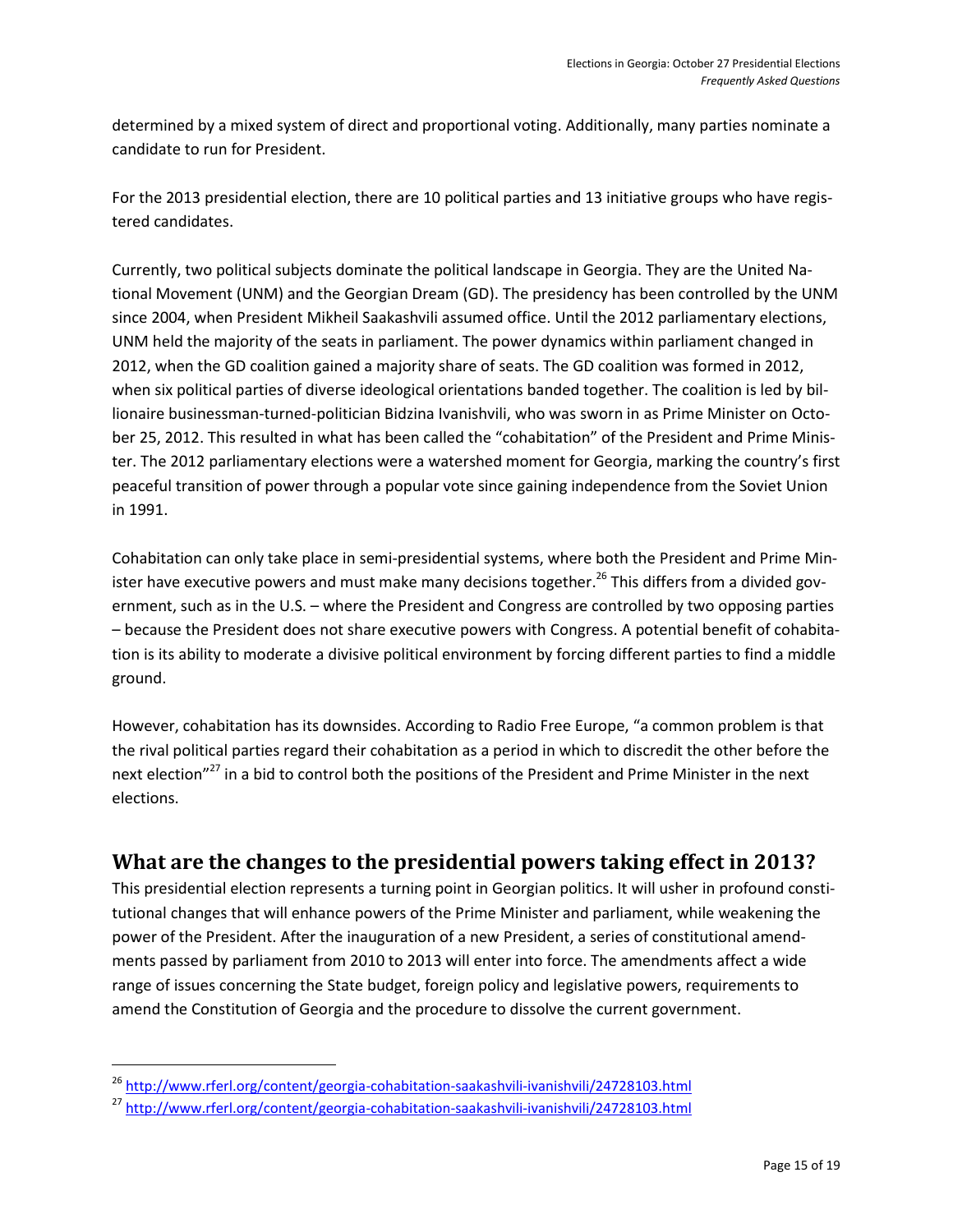When regarded as a whole, the changes to the constitution envisage a significant reduction of the President's powers in favor of the Prime Minister. Reforms to the judiciary and more lax requirements to run for President of Georgia have also been introduced.

The President will no longer have the right to hold additional posts outside the presidency, suspend acts issued by the government, convene an emergency session of parliament or initiate draft laws.<sup>28</sup>

On October 4, 2013, parliament unanimously passed a Georgian Dream (GD) proposed constitutional amendment that would cut the Prime Minister's powers vis-à-vis parliament when changing Cabinet members in a new constitutional model, which will go into effect after the presidential elections.

The amendment will keep a provision stipulating that, in case of change of one-third of Cabinet ministers, the entire government and the Prime Minister must be re-confirmed by parliament. Without this amendment, a new constitutional model, which will go into force after presidential elections, would have given the Prime Minister the right to change the entire Cabinet without authorization of parliament.

The newly-confirmed amendment also removes a clause from the new constitutional model, which formerly gave the Prime Minister the right to initiate a non-confidence vote against the Cabinet in respect of any government-sponsored bill.<sup>29</sup>

#### **Changes to the President's Powers<sup>30</sup>**

- **Executive Powers:** The President will remain the head of State and commander-in-chief, but the government will now serve as Georgia's supreme representative in foreign relations.
- **Legislative Powers:** The President will not have the right to initiate draft bills, convene an emergency session of parliament or call for a referendum.
- **Foreign Policy:** The President will no longer be the supreme representative in foreign relations. The President will no longer direct and exercise the domestic and foreign policy of the State (this authority shifts to the government). The President now requires the government's consent to sign international treaties or convene international talks.
- **Budget:** The President is no longer involved in writing or submitting the State budget.
- **Control of Military:** The President now needs the agreement of the government to appoint or dismiss the Chief of Staff of the armed forces or other top military commanders
- **Party Affiliation:** The President will no longer have the right to hold a decision-making post in a political party. The President retains the right to be a member of a political party.

<sup>&</sup>lt;sup>28</sup> <http://feradi.info/en/visualizations/how-the-role-of-the-president-will-change-in-georgia>

<sup>29</sup> <http://civil.ge/eng/article.php?id=26516>

<sup>30</sup> <http://www.civil.ge/eng/article.php?id=22757>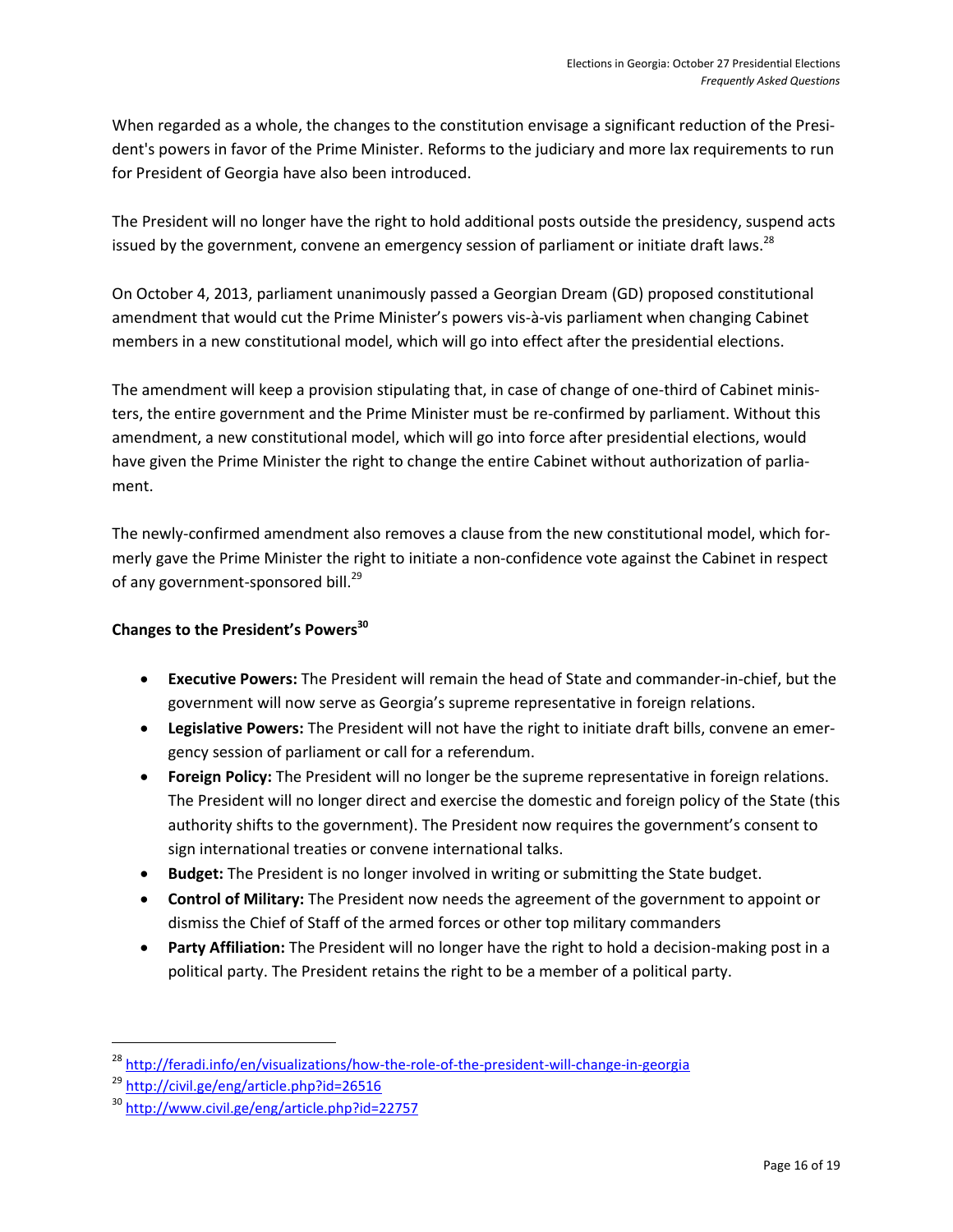**Candidacy:** A citizen of Georgia who has resided in the country for at least five years and has lived permanently in Georgia for the last three years at the time of the elections is eligible to run for President. Under the old constitution, only natural born citizens of Georgia who lived in Georgia for 15 years were eligible.

#### <span id="page-18-0"></span>**How will persons with disabilities cast their vote?**

The Election Code of Georgia stipulates that persons with disabilities must have equal access to the electoral process. To facilitate an equal electoral environment for persons with disabilities, the Central Election Commission (CEC) has implemented the following initiatives:

- **Adaptation of Poll Centers for Voters Using Wheelchairs:** Voters with disabilities may apply to the precinct election commission (PEC) for the adaptation of their polling place no later than October 2, 2013. The CEC will then be responsible for the provision of permanent and temporary ramps at electoral precincts, as well as the provision of special accessible voting booths and their distribution to 600 precincts across Georgia.
- **Election Materials for Deaf and Hard of Hearing Voters:** The CEC has translated videos and other informational voting materials into sign language. These materials will also be available for use at polling stations on Election Day.
- **Tactile Ballot Guides for Visually Impaired Voters**: The CEC will make tactile ballot guides available at each PEC, enabling visually impaired voters to cast their ballots without assistance.
- **CEC Call Center:** The CEC is running a call center to provide persons with disabilities information about the 2013 presidential elections over the phone or by text message. The call center currently employs 22 operators who have been trained on electoral matters, electoral legislation and have also completed social-psychological trainings.

Information is available in Georgian, Armenian and Azerbaijani. Some services offered by the call center include processing voter requests for mobile ballot boxes; temporarily adapting the polling place for access to voters using wheelchairs; and providing video clips on election procedures in sign language to deaf or hard of hearing voters.

#### <span id="page-18-1"></span>**What, if any, role does the State play in campaign finance?**

Only presidential candidates deemed "qualified" are entitled to free airtime at the public broadcaster. An election subject (party, bloc) is qualified to receive State funding if it received 4 percent in last parliamentary election and 3 percent in last local elections. For presidential elections, the same rules apply to be qualified for free airtime and debates, although a broadcaster may recognize an election subject's popularity and grant qualified status for free airtime/debate participation (which has nothing to do with State funding).

A broadcaster may also recognize a qualified election subject according to public opinion poll conducted within the whole territory of Georgia in compliance with terms set forth in the Election Code of Georgia: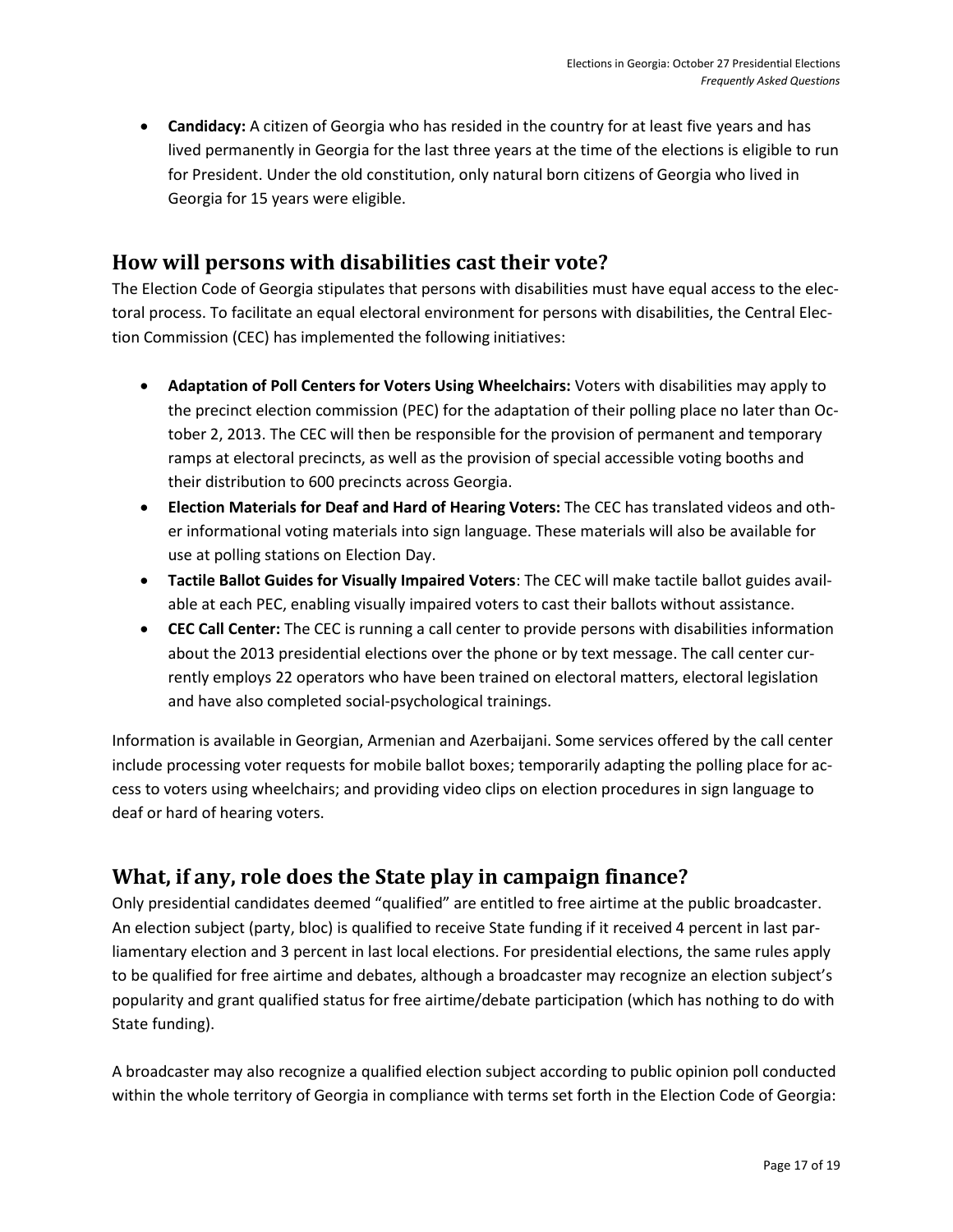a candidate has gained no less than 4 percent of votes in no less than five public opinion polls held during the election year, or in an opinion poll held no later than one month before elections.

According to the Election Code of Georgia, any candidate who receives at least 10 percent of votes in the first round of the presidential elections will receive a maximum of GEL 1,000,000 (\$600,000 USD) from the country's State budget (Paragraph 1 of the Article 56). These funds are to cover election campaign costs and are valid for both the first and second round of the elections. $31$ 

To be eligible for State funding, a presidential candidate must apply to the Central Election Commission by September 19, 2013, and submit a report with election campaign expenditures to the State Audit Office of Georgia (Article 57).

#### <span id="page-19-0"></span>**What language will ballot papers be printed in?**

The ballots will be printed in Georgian throughout the entire country. Additionally, ballots will be available in Azerbaijani, Armenian and other languages comprehensible for the local population, where necessary. These provisions are envisaged in Article 63 of Georgia's Election Code.<sup>32</sup>

To ensure voters belonging to ethnic minorities have access to voting materials in their native language, the Central Election Commission (CEC), with support from IFES, is conducting trainings and providing materials to election administrators in minority languages. The CEC and IFES are jointly reaching out to voters in minority regions by conducting voter education and outreach activities in cooperation with civil society organizations that represent the rights of ethnic minority populations.

<sup>&</sup>lt;sup>31</sup> [http://www.cec.gov.ge/index.php?lang\\_id=ENG&sec\\_id=235&info\\_id=13630](http://www.cec.gov.ge/index.php?lang_id=ENG&sec_id=235&info_id=13630)

<sup>&</sup>lt;sup>32</sup> http://cesko.ge/files/2013/2013-09-20 Election Code of Georgia-Final-EN.pdf